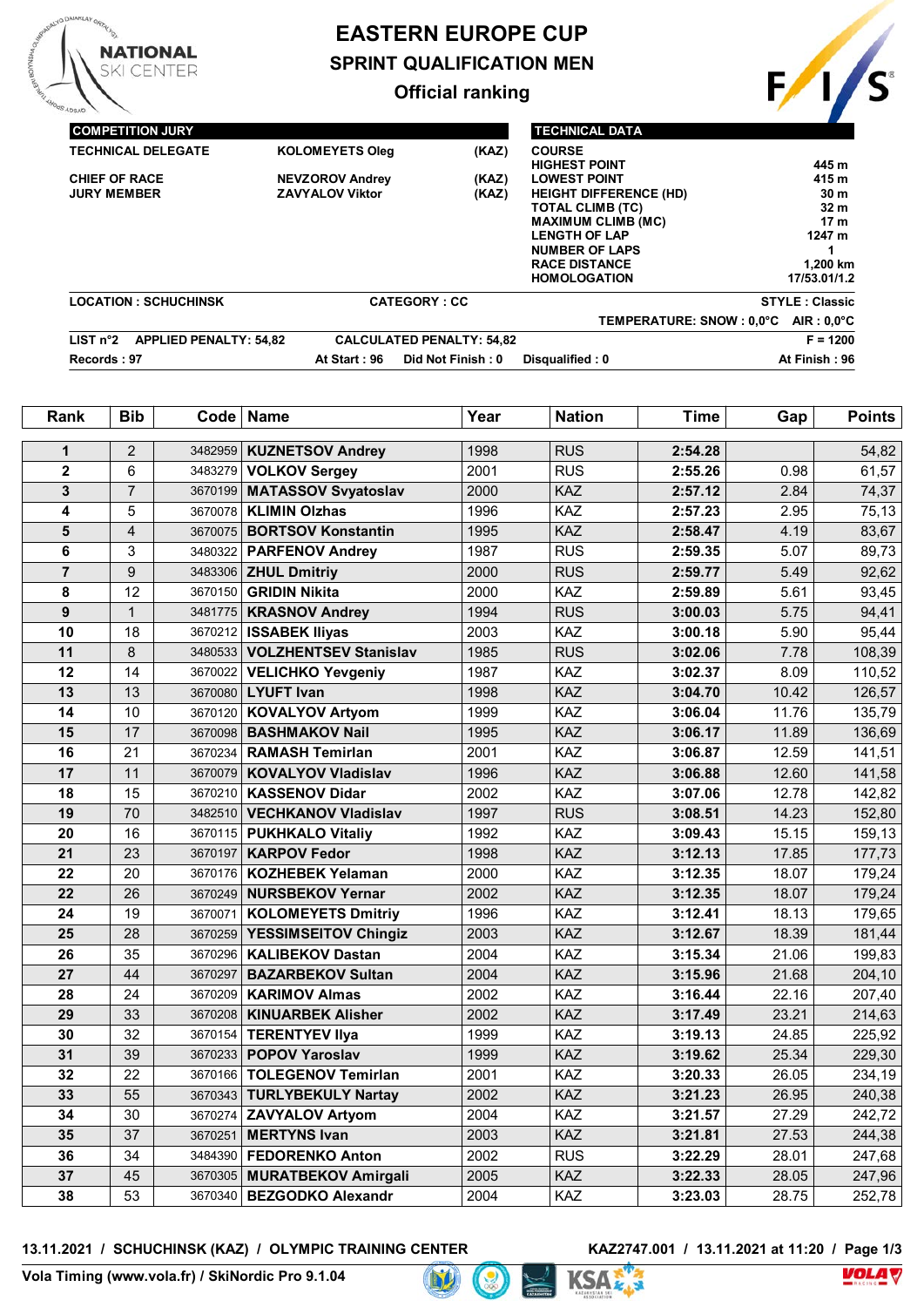

## **EASTERN EUROPE CUP SPRINT QUALIFICATION MEN Official ranking**



| Rank | <b>Bib</b> | Code    | ∣ Name                        | Year | <b>Nation</b> | Time    | Gap     | <b>Points</b> |
|------|------------|---------|-------------------------------|------|---------------|---------|---------|---------------|
| 39   | 29         | 3670111 | <b>YELGAZINOV Kuanysh</b>     | 1995 | <b>KAZ</b>    | 3:23.33 | 29.05   | 254,84        |
| 40   | 38         | 3670245 | <b>IVANOV Dmitriy</b>         | 2001 | KAZ           | 3:23.48 | 29.20   | 255,88        |
| 41   | 27         | 3670231 | <b>SHAMSUTDINOV Ramil</b>     | 2003 | KAZ           | 3:23.50 | 29.22   | 256,01        |
| 42   | 25         | 3670088 | <b>VOROBYOV Alexandr</b>      | 1998 | KAZ           | 3:23.54 | 29.26   | 256,29        |
| 43   | 89         | 3670348 | <b>BORANBAYEV Berik</b>       | 2006 | KAZ           | 3:25.85 | 31.57   | 272,19        |
| 44   | 31         | 3670219 | <b>BEXULTAN Yernur</b>        | 2002 | KAZ           | 3:27.65 | 33.37   | 284,59        |
| 45   | 48         | 3670301 | <b>GIMAYEV Arlan</b>          | 2004 | KAZ           | 3:28.01 | 33.73   | 287,07        |
| 46   | 41         | 3670262 | <b>GORBENKO Ivan</b>          | 2003 | KAZ           | 3:28.37 | 34.09   | 289,55        |
| 47   | 47         | 3670323 | <b>YELUBAYEV Yedilbek</b>     | 2005 | KAZ           | 3:28.41 | 34.13   | 289,82        |
| 48   | 88         | 3670226 | <b>PAVLOV Nikita</b>          | 2003 | KAZ           | 3:29.23 | 34.95   | 295,47        |
| 49   | 36         | 3670244 | <b>GRITSKEVICH Svyatoslav</b> | 1998 | KAZ           | 3:30.04 | 35.76   | 301,04        |
| 50   | 58         | 3670298 | <b>MALIKOV Timur</b>          | 2002 | KAZ           | 3:31.62 | 37.34   | 311,92        |
| 51   | 46         | 3670325 | <b>PERVUNETSKIKH Danil</b>    | 2003 | KAZ           | 3:32.21 | 37.93   | 315,99        |
| 52   | 57         | 3670264 | <b>PUSHKAREV Nikita</b>       | 2003 | KAZ           | 3:35.66 | 41.38   | 339,74        |
| 53   | 86         | 3670388 | <b>KAIYRGAZIYEV Ayan</b>      | 2005 | KAZ           | 3:35.72 | 41.44   | 340,15        |
| 54   | 59         | 3670342 | <b>GRENTS Pavel</b>           | 2005 | KAZ           | 3:36.29 | 42.01   | 344,08        |
| 55   | 51         | 3670252 | <b>SHERSTNYOV Ilya</b>        | 2004 | KAZ           | 3:36.60 | 42.32   | 346,21        |
| 56   | 64         | 3670306 | <b>KADYROV Yegor</b>          | 2004 | KAZ           | 3:37.60 | 43.32   | 353,10        |
| 57   | 52         | 3670336 | <b>KUDRYASHOV Danil</b>       | 2004 | KAZ           | 3:38.76 | 44.48   | 361,09        |
| 58   | 91         | 3670380 | <b>MYRZAKHMETOV Nurkhat</b>   | 2006 | KAZ           | 3:39.61 | 45.33   | 366,94        |
| 58   | 54         | 3670300 | <b>AMINOV Amir</b>            | 2004 | <b>KAZ</b>    | 3:39.61 | 45.33   | 366,94        |
| 60   | 43         | 3670328 | <b>BAIMAGANOV Riza</b>        | 2004 | KAZ           | 3:40.33 | 46.05   | 371,90        |
| 61   | 50         | 3670279 | <b>STEPANOV Yegor</b>         | 2003 | KAZ           | 3:40.75 | 46.47   | 374,79        |
| 62   | 85         | 3670302 | <b>YEGOROV Yegor</b>          | 2005 | KAZ           | 3:41.32 | 47.04   | 378,71        |
| 63   | 49         | 3670283 | <b>ZINCHENKO Danil</b>        | 2002 | KAZ           | 3:42.96 | 48.68   | 390,00        |
| 64   | 56         | 3670307 | <b>MALOV Radomir</b>          | 2005 | KAZ           | 3:43.46 | 49.18   | 393,45        |
| 65   | 90         | 3670349 | <b>TOTANOV Aubakir</b>        | 2006 | KAZ           | 3:44.59 | 50.31   | 401,23        |
| 66   | 63         | 3670309 | <b>BAIMURATOV Azamat</b>      | 2004 | KAZ           | 3:45.88 | 51.60   | 410,11        |
| 67   | 75         | 3670356 | <b>FERTIKOV Gleb</b>          | 2005 | KAZ           | 3:47.65 | 53.37   | 422,30        |
| 68   | 74         | 3790016 | <b>KEMMISSA Abderrahim</b>    | 1994 | <b>MAR</b>    | 3:48.41 | 54.13   | 427,53        |
| 69   | 76         | 3670391 | <b>SHELESTOV Nikolay</b>      | 2006 | KAZ           | 3:49.63 | 55.35   | 435,93        |
| 70   | 78         | 3670350 | <b>ANANYEV Rinat</b>          | 2006 | KAZ           | 3:50.37 | 56.09   | 441,03        |
| 71   | 79         | 3670352 | <b>VOLOSHENKO Danila</b>      | 2005 | KAZ           | 3:50.44 | 56.16   | 441,51        |
| 72   | 95         |         | 3670355   TALASPAY Sapuan     | 2005 | KAZ           | 3:51.30 | 57.02   | 447,43        |
| 73   | 61         | 3670278 | <b>SAPIN Niyetzhan</b>        | 2003 | KAZ           | 3:52.66 | 58.38   | 456,79        |
| 74   | 80         | 3670358 | <b>SAUKYNBEK Kairat</b>       | 2006 | <b>KAZ</b>    | 3:53.37 | 59.09   | 461,68        |
| 75   | 60         | 3670214 | <b>ASSAFOV Artyom</b>         | 2001 | KAZ           | 3:53.61 | 59.33   | 463,34        |
| 76   | 83         | 3670368 | <b>MAXUTOV Anuarbek</b>       | 2006 | <b>KAZ</b>    | 3:55.89 | 1:01.61 | 479,03        |
| 77   | 62         | 3790008 | <b>AIDAOUI Jawad</b>          | 1988 | <b>MAR</b>    | 3:57.35 | 1:03.07 | 489,09        |
| 78   | 71         | 3670390 | <b>OSSIPOV Nikita</b>         | 2005 | <b>KAZ</b>    | 3:58.13 | 1:03.85 | 494,46        |
| 79   | 96         | 3670366 | <b>BUKHARBAY Nurzhan</b>      | 2006 | <b>KAZ</b>    | 3:58.49 | 1:04.21 | 496,94        |
| 80   | 81         |         | 3670392   TKACHENKO Ivan      | 2006 | KAZ           | 3:58.76 | 1:04.48 | 498,80        |
| 81   | 72         | 3670363 | <b>ANISKIN Vyacheslav</b>     | 2005 | KAZ           | 3:59.64 | 1:05.36 | 504,85        |
| 82   | 92         | 3670353 | <b>ZANIN Vitaliy</b>          | 2005 | <b>KAZ</b>    | 4:01.08 | 1:06.80 | 514,77        |
| 83   | 66         | 3670315 | <b>BABIY Vitaliy</b>          | 2005 | KAZ           | 4:01.99 | 1:07.71 | 521,04        |
| 84   | 84         | 3670393 | <b>CHIMBAYEV Nurlybek</b>     | 2006 | <b>KAZ</b>    | 4:02.81 | 1:08.53 | 526,68        |
| 85   | 69         | 3670365 | <b>ABAIULY Daniyar</b>        | 2005 | <b>KAZ</b>    | 4:03.90 | 1:09.62 | 534,19        |
| 86   | 93         | 3670354 | <b>MANTEL Devid</b>           | 2005 | <b>KAZ</b>    | 4:05.68 | 1:11.40 | 546,44        |
| 87   | 97         | 3670370 | <b>BAKYTOV Assylkhan</b>      | 2004 | KAZ           | 4:07.27 | 1:12.99 | 557,39        |
| 88   | 65         | 3670261 | <b>AGEYEV Nikita</b>          | 2002 | KAZ           | 4:08.39 | 1:14.11 | 565,10        |
| 89   | 87         | 3670386 | <b>TOLEGEN Zhaksylyk</b>      | 2003 | <b>KAZ</b>    | 4:08.98 | 1:14.70 | 569,16        |
| 90   | 73         | 3670371 | <b>SARMANOV Nuraly</b>        | 2005 | KAZ           | 4:10.03 | 1:15.75 | 576,39        |
| 91   | 68         | 3670330 | <b>ZHUMABAY Meiirzhan</b>     | 2004 | KAZ           | 4:10.97 | 1:16.69 | 582,87        |

**13.11.2021 / SCHUCHINSK (KAZ) / OLYMPIC TRAINING CENTER KAZ2747.001 / 13.11.2021 at 11:20 / Page 2/3**

**Vola Timing (www.vola.fr) / SkiNordic Pro 9.1.04**



KSAE 3

**Vola**  $\sqrt{}$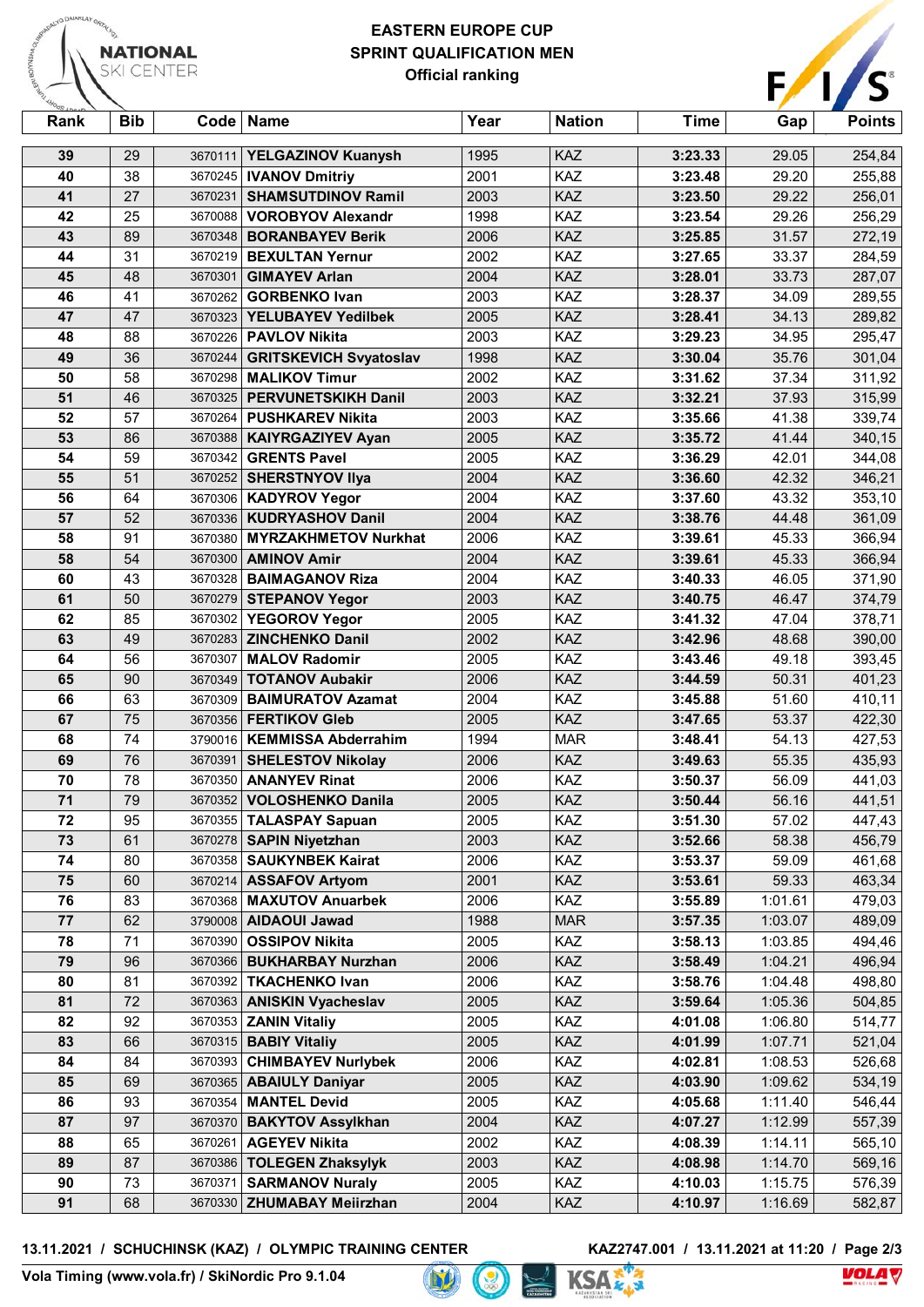

## **EASTERN EUROPE CUP SPRINT QUALIFICATION MEN Official ranking**

| <b>RANTI LNONS LE</b><br><b>Bib</b><br>Rank |         |                             |      |               |             |         |               |
|---------------------------------------------|---------|-----------------------------|------|---------------|-------------|---------|---------------|
|                                             |         | Code   Name                 | Year | <b>Nation</b> | <b>Time</b> | Gap     | <b>Points</b> |
| 92<br>94                                    |         | 3670383   MATYUSHKOV Nikita | 2006 | <b>KAZ</b>    | 4:16.02     | 1:21.74 | 617,64        |
| 82<br>93                                    |         | 3670351   BELYAKOV Andrey   | 2005 | <b>KAZ</b>    | 4:21.91     | 1:27.63 | 658,19        |
| 40<br>94                                    |         | 3670324   SAITKULOV IIdar   | 2000 | <b>KAZ</b>    | 4:23.13     | 1:28.85 | 666,59        |
| 77<br>95                                    | 3670384 | <b>DMITRIYENKO Nikita</b>   | 2005 | <b>KAZ</b>    | 4:24.85     | 1:30.57 | 678.44        |
| 67<br>96                                    | 3670227 | <b>NIKITIN Dmitryi</b>      | 2003 | <b>KAZ</b>    | 4:30.25     | 1:35.97 | 715,62        |

Did Not Start (1)

| $P1Q1Q2Q3Q4Q5Q6Q7Q8Q1Q1Q1Q1Q1Q1Q1Q1Q1Q1Q1Q1Q1Q1Q1Q1Q1Q1Q$ |                                |                         |                                  |      |     |  |
|-----------------------------------------------------------|--------------------------------|-------------------------|----------------------------------|------|-----|--|
|                                                           | $\sqrt{2}$<br>$\prime$<br>$+2$ | 367022<br><b>JUIULL</b> | <b>EMEUZHAN Batyrzhan</b><br>. . | 2003 | KAZ |  |
|                                                           |                                |                         |                                  |      |     |  |

**Records : 97 At Start : 96 Did Not Finish : 0 Disqualified : 0 At Finish : 96 Technical Delegate Race Secretary** 

Oleg Kolomeyets Natalya Klimenko





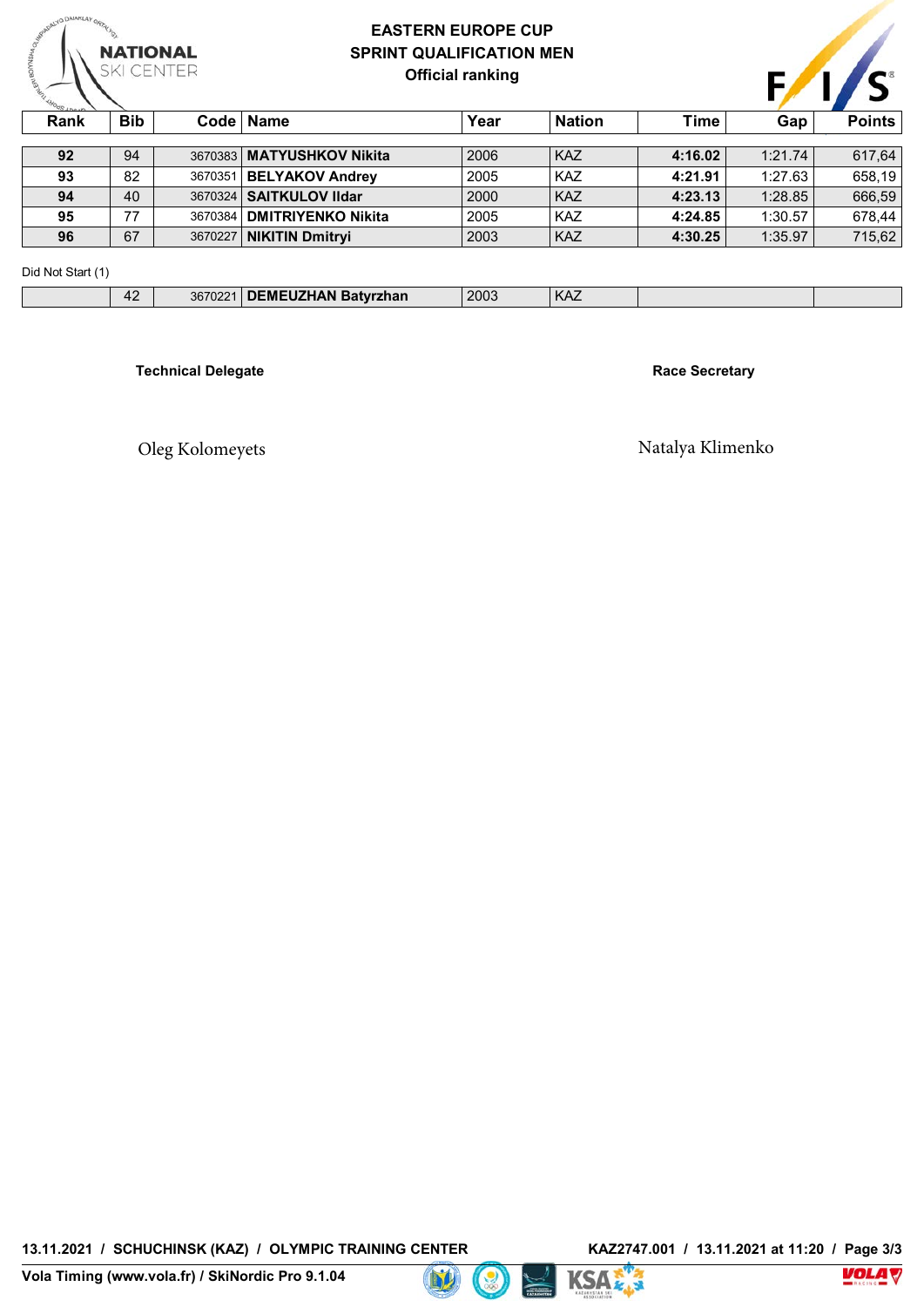# **EASTERN EUROPE CUP**

# **SPRINT FINAL MEN**

**official ranking**

**COMPETITION JURY TECHNICAL DELEGATE KOLOMEYETS Oleg (KAZ) CHIEF OF RACE NEVZOROV Andrey (KAZ) ZAVYALOV Viktor TECHNICAL DATA COURSE HIGHEST POINT 445 m LOWEST POINT HEIGHT DIFFERENCE (HD) 30 m TOTAL CLIMB (TC) 32 m MAXIMUM CLIMB (MC)** 17 m<br> **1247 m 1247 m LENGTH OF LAP NUMBER OF LAPS** 1<br> **RACE DISTANCE** 1,200 km **RACE DISTANCE 1,200 km HOMOLOGATION LOCATION : SCHUCHINSK CATEGORY : CC STYLE : Classic TEMPERATURE: SNOW : 0,0°C AIR : 0,0°C**

| <b>Bib</b><br>Rank | ∴ode :<br>Name | 'ear | .<br>-ма<br>ног | oints<br>$\sim$ . The set of $\sim$ |
|--------------------|----------------|------|-----------------|-------------------------------------|
|--------------------|----------------|------|-----------------|-------------------------------------|

#### Final

**NATIONAL** 

**SKI CENTER** 

|   |    | 3482959   KUZNETSOV Andrey     | 1998 | <b>RUS</b> | 100 |
|---|----|--------------------------------|------|------------|-----|
|   | 6  | 3480322 <b>PARFENOV Andrey</b> | 1987 | <b>RUS</b> | 80  |
|   | 9  | 3481775   KRASNOV Andrey       | 1994 | <b>RUS</b> | 60  |
| 4 |    | 3670075 BORTSOV Konstantin     | 1995 | <b>KAZ</b> | 50  |
|   | 17 | 3670079   KOVALYOV Vladislav   | 1996 | <b>KAZ</b> | 45  |
|   | ົ  | 3670199 MATASSOV Svyatoslav    | 2000 | <b>KAZ</b> | 40  |

#### 1/2 Final

|    |    | 3483279 <b>VOLKOV Sergey</b>    | 2001 | <b>RUS</b> | 36 |
|----|----|---------------------------------|------|------------|----|
|    |    | 3670078   KLIMIN Olzhas         | 1996 | <b>KAZ</b> |    |
|    |    | 3480533   VOLZHENTSEV Stanislav | 1985 | <b>RUS</b> | 29 |
| 10 | 12 | 3670022 VELICHKO Yevgeniy       | 1987 | KAZ        | ۷h |
| 11 |    | 3483306 <b>ZHUL Dmitriy</b>     | 2000 | <b>RUS</b> |    |
| 12 | 13 | 3670080 LYUFT Ivan              | 1998 | <b>KAZ</b> |    |

#### 1/4 Final

| 13 | 8  |         | 3670150   GRIDIN Nikita      | 2000 | <b>KAZ</b> | 20            |
|----|----|---------|------------------------------|------|------------|---------------|
| 14 | 16 |         | 3670234   RAMASH Temirlan    | 2001 | <b>KAZ</b> | 18            |
| 15 | 20 |         | 3670115 PUKHKALO Vitaliy     | 1992 | <b>KAZ</b> | 16            |
| 16 | 10 |         | 3670212 ISSABEK Iliyas       | 2003 | <b>KAZ</b> | 15            |
| 17 | 15 |         | 3670098 BASHMAKOV Nail       | 1995 | <b>KAZ</b> | 14            |
| 18 | 18 |         | 3670210   KASSENOV Didar     | 2002 | <b>KAZ</b> | 13            |
| 19 | 19 |         | 3482510 VECHKANOV Vladislav  | 1997 | <b>RUS</b> | 12            |
| 20 | 21 |         | 3670197   KARPOV Fedor       | 1998 | <b>KAZ</b> | 11            |
| 21 | 22 |         | 3670176   KOZHEBEK Yelaman   | 2000 | <b>KAZ</b> | 10            |
| 22 | 25 |         | 3670259 YESSIMSEITOV Chingiz | 2003 | <b>KAZ</b> | 9             |
| 23 | 27 | 3670297 | <b>BAZARBEKOV Sultan</b>     | 2004 | <b>KAZ</b> | 8             |
| 24 | 28 |         | 3670209   KARIMOV Almas      | 2002 | <b>KAZ</b> |               |
| 25 | 23 |         | 3670249 NURSBEKOV Yernar     | 2002 | <b>KAZ</b> | 6             |
| 26 | 26 |         | 3670296   KALIBEKOV Dastan   | 2004 | <b>KAZ</b> | 5             |
| 27 | 29 | 3670208 | <b>KINUARBEK Alisher</b>     | 2002 | <b>KAZ</b> | 4             |
| 28 | 30 |         | 3670154   TERENTYEV IIya     | 1999 | <b>KAZ</b> | 3             |
| 29 | 24 | 3670071 | <b>KOLOMEYETS Dmitriy</b>    | 1996 | <b>KAZ</b> | $\mathcal{D}$ |
| 30 | 14 |         | 3670120 KOVALYOV Artyom      | 1999 | <b>KAZ</b> |               |
|    |    |         |                              |      |            |               |

#### **Qualifying**

| 31 | $\Omega$<br>ັບ | 3670233   POPOV Yaroslav     | 1999 | <b>KAZ</b> |  |
|----|----------------|------------------------------|------|------------|--|
| 32 | ົດຕ<br>ັ       | 3670166   TOLEGENOV Temirlan | 2001 | <b>KAZ</b> |  |
| 33 | ററ<br>vu       | 3670343   TURLYBEKULY Nartav | 2002 | <b>KAZ</b> |  |

**Lit** 

#### **13.11.2021 / SCHUCHINSK (KAZ) / OLYMPIC TRAINING CENTER KAZ2748.001 / 13.11.2021 at 15:06 / Page 1/3**







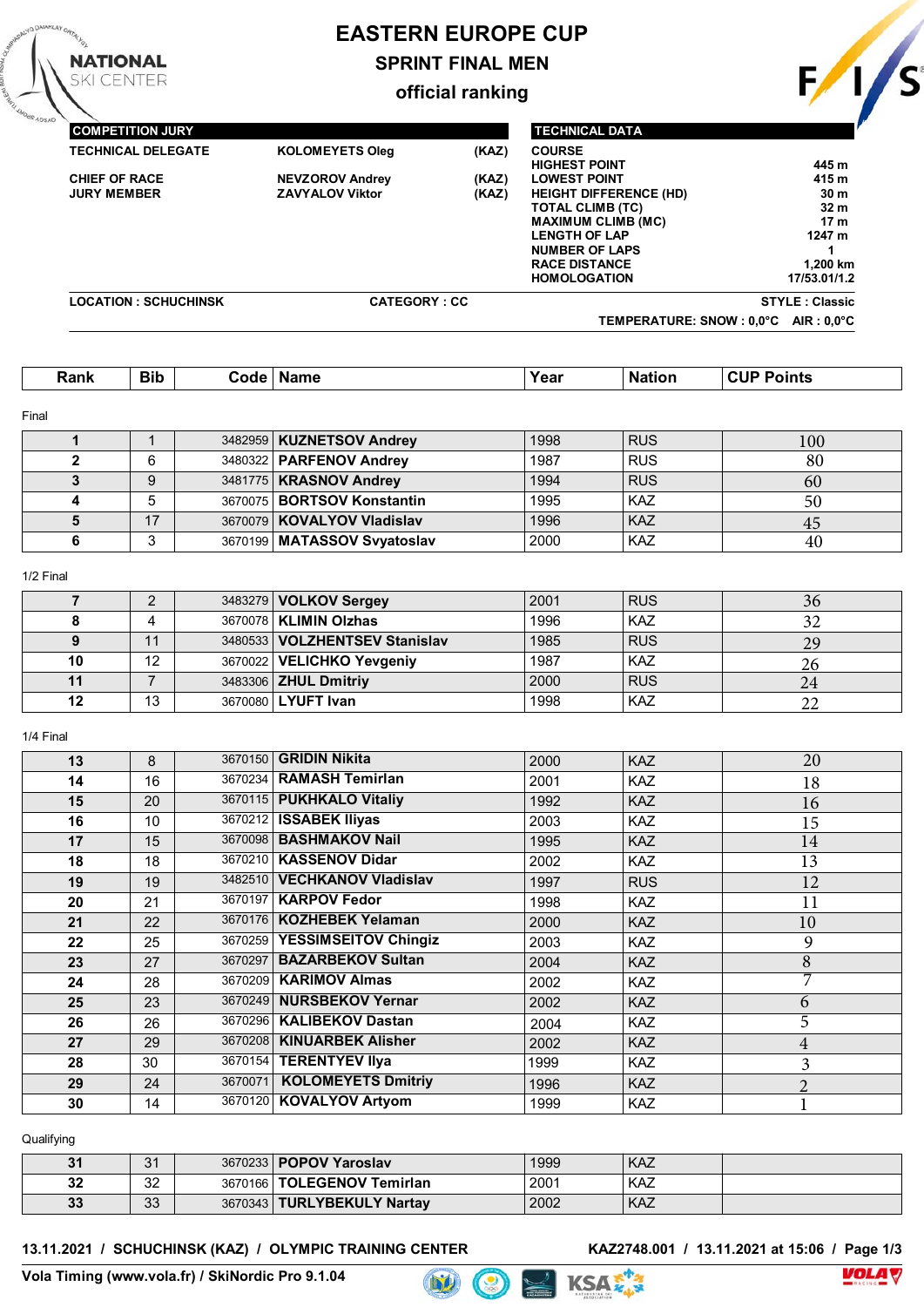## **EASTERN EUROPE CUP SPRINT FINAL MEN official ranking**

| <b>URTALKOL</b>   |            | EAS I ERN EURUPE GUP             |      |               |                   |  |  |  |  |
|-------------------|------------|----------------------------------|------|---------------|-------------------|--|--|--|--|
| <b>NATIONAL</b>   |            | F/1/s<br><b>SPRINT FINAL MEN</b> |      |               |                   |  |  |  |  |
| <b>SKI CENTER</b> |            | official ranking                 |      |               |                   |  |  |  |  |
|                   |            |                                  |      |               |                   |  |  |  |  |
| Rank              | <b>Bib</b> | Code   Name                      | Year | <b>Nation</b> | <b>CUP Points</b> |  |  |  |  |
| 34                | 34         | 3670274 ZAVYALOV Artyom          | 2004 | <b>KAZ</b>    |                   |  |  |  |  |
| 35                | 35         | 3670251   MERTYNS Ivan           | 2003 | KAZ           |                   |  |  |  |  |
| 36                | 36         | 3484390   FEDORENKO Anton        | 2002 | <b>RUS</b>    |                   |  |  |  |  |
| 37                | 37         | 3670305   MURATBEKOV Amirgali    | 2005 | KAZ           |                   |  |  |  |  |
| 38                | 38         | 3670340   BEZGODKO Alexandr      | 2004 | KAZ           |                   |  |  |  |  |
| 39                | 39         | 3670111 YELGAZINOV Kuanysh       | 1995 | KAZ           |                   |  |  |  |  |
| 40                | 40         | 3670245   IVANOV Dmitriy         | 2001 | KAZ           |                   |  |  |  |  |
| 41                | 41         | 3670231 SHAMSUTDINOV Ramil       | 2003 | KAZ           |                   |  |  |  |  |
| 42                | 43         | 3670088 VOROBYOV Alexandr        | 1998 | KAZ           |                   |  |  |  |  |
| 43                | 44         | 3670348   BORANBAYEV Berik       | 2006 | KAZ           |                   |  |  |  |  |
| 44                | 45         | 3670219 BEXULTAN Yernur          | 2002 | KAZ           |                   |  |  |  |  |
| 45                | 46         | 3670301 GIMAYEV Arlan            | 2004 | <b>KAZ</b>    |                   |  |  |  |  |
| 46                | 47         | 3670262   GORBENKO Ivan          | 2003 | <b>KAZ</b>    |                   |  |  |  |  |
| 47                | 48         | 3670323 YELUBAYEV Yedilbek       | 2005 | KAZ           |                   |  |  |  |  |
| 48                | 49         | 3670226   PAVLOV Nikita          | 2003 | <b>KAZ</b>    |                   |  |  |  |  |
| 49                | 50         | 3670244   GRITSKEVICH Svyatoslav | 1998 | KAZ           |                   |  |  |  |  |
| 50                | 51         | 3670298   MALIKOV Timur          | 2002 | KAZ           |                   |  |  |  |  |
| 51                | 52         | 3670325   PERVUNETSKIKH Danil    | 2003 | <b>KAZ</b>    |                   |  |  |  |  |
| 52                | 53         | 3670264   PUSHKAREV Nikita       | 2003 | KAZ           |                   |  |  |  |  |
| 53                | 54         | 3670388   KAIYRGAZIYEV Ayan      | 2005 | KAZ           |                   |  |  |  |  |
| 54                | 55         | 3670342 GRENTS Pavel             | 2005 | <b>KAZ</b>    |                   |  |  |  |  |
| 55                | 56         | 3670252   SHERSTNYOV IIya        | 2004 | KAZ           |                   |  |  |  |  |
| 56                | 57         | 3670306   KADYROV Yegor          | 2004 | KAZ           |                   |  |  |  |  |
| 57                | 58         | 3670336   KUDRYASHOV Danil       | 2004 | KAZ           |                   |  |  |  |  |
| 58                | 60         | 3670300   AMINOV Amir            | 2004 | KAZ           |                   |  |  |  |  |
| 58                | 59         | 3670380 MYRZAKHMETOV Nurkhat     | 2006 | KAZ           |                   |  |  |  |  |
| 60                | 61         | 3670328   BAIMAGANOV Riza        | 2004 | KAZ           |                   |  |  |  |  |
| 61                | 62         | 3670279 STEPANOV Yegor           | 2003 | KAZ           |                   |  |  |  |  |
| 62                | 63         | 3670302 YEGOROV Yegor            | 2005 | KAZ           |                   |  |  |  |  |
| 63                | 64         | 3670283 ZINCHENKO Danil          | 2002 | KAZ           |                   |  |  |  |  |
| 64                | 65         | 3670307 MALOV Radomir            | 2005 | KAZ           |                   |  |  |  |  |
| 65                | 66         | 3670349   TOTANOV Aubakir        | 2006 | KAZ           |                   |  |  |  |  |
| 66                | 67         | 3670309 BAIMURATOV Azamat        | 2004 | KAZ           |                   |  |  |  |  |
| 67                | 68         | 3670356   FERTIKOV Gleb          | 2005 | <b>KAZ</b>    |                   |  |  |  |  |
| 68                | 69         | 3790016   KEMMISSA Abderrahim    | 1994 | <b>MAR</b>    |                   |  |  |  |  |
| 69                | 70         | 3670391 SHELESTOV Nikolay        | 2006 | <b>KAZ</b>    |                   |  |  |  |  |
| 70                | 71         | 3670350   ANANYEV Rinat          | 2006 | KAZ           |                   |  |  |  |  |
| 71                | 72         | 3670352 VOLOSHENKO Danila        | 2005 | KAZ           |                   |  |  |  |  |
| 72                | 73         | 3670355   TALASPAY Sapuan        | 2005 | KAZ           |                   |  |  |  |  |
| 73                | 74         | 3670278   SAPIN Niyetzhan        | 2003 | KAZ           |                   |  |  |  |  |
| ${\bf 74}$        | 75         | 3670358 SAUKYNBEK Kairat         | 2006 | KAZ           |                   |  |  |  |  |
| 75                | 76         | 3670214   ASSAFOV Artyom         | 2001 | KAZ           |                   |  |  |  |  |
| 76                | 77         | 3670368 MAXUTOV Anuarbek         | 2006 | KAZ           |                   |  |  |  |  |

**13.11.2021 / SCHUCHINSK (KAZ) / OLYMPIC TRAINING CENTER KAZ2748.001 / 13.11.2021 at 15:06 / Page 2/3**

 78 3790008 **AIDAOUI Jawad** 1988 MAR 79 3670390 **OSSIPOV Nikita** 2005 KAZ 80 3670366 **BUKHARBAY Nurzhan** 2006 KAZ 81 3670392 **TKACHENKO Ivan** 2006 KAZ 82 3670363 **ANISKIN Vyacheslav** 2005 KAZ 83 3670353 **ZANIN Vitaliy** 2005 KAZ 84 3670315 **BABIY Vitaliy** 2005 KAZ 85 3670393 **CHIMBAYEV Nurlybek** 2006 KAZ 86 3670365 **ABAIULY Daniyar** 2005 KAZ 87 3670354 **MANTEL Devid** 2005 KAZ



**Vola Timing (www.vola.fr) / SkiNordic Pro 9.1.04**

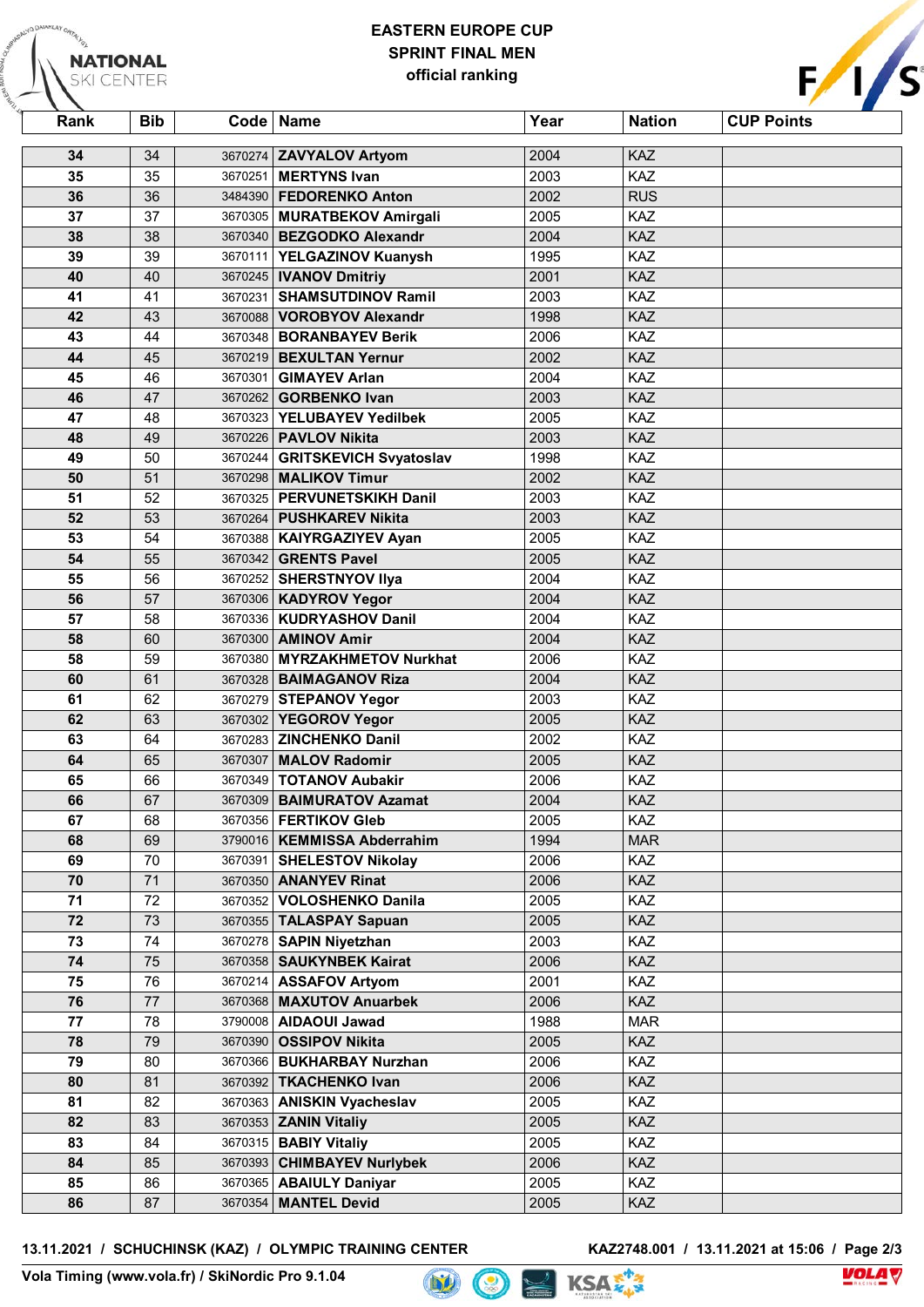## **EASTERN EUROPE CUP SPRINT FINAL MEN official ranking**

<u>Competition in the set of the set of the set of the set of the set of the set of the set of the set of the set of the set of the set of the set of the set of the set of the set of the set of the set of the set of the set </u> **TECHNICAL BRICAL BRICAL DELEGATES ON BAKYTOV Assylkhan REGISTS 2004** KAZ **88**  $\begin{bmatrix} 89 \end{bmatrix}$  3670261 **AGEYEV Nikita** 2002 KAZ **JURY 89** | 90 | 3670386 | **TOLEGEN Zhaksylyk** 2003 | KAZ <u>Text</u> 1.000 **2004 H**  $\frac{164}{4}$  **145 m**  $\frac{164}{4}$  **145 m**  $\frac{164}{4}$  **145 m**  $\frac{164}{4}$  **145 m**  $\frac{164}{4}$  **145 m**  $\frac{164}{4}$  **145 m**  $\frac{164}{4}$  **145 m**  $\frac{164}{4}$  **145 m**  $\frac{164}{4}$  **145 m**  $\frac{164}{4}$  **145 m**  $\frac{164}{4}$  **145 m LOWEST POINT AND POINT POINT POINT POINT POINT POINT POINT POINT POINT POINT POINT POINT POINT POINT POINT POINT POINT POINT POINT POINT POINT POINT POINT POINT POINT POINT POINT POINT POINT POINT POINT POINT POINT POIN HEIGHT DIFFERENCE (1998) AND A SET OF STATE (1999) TOTAL CLIMB (1995) MAX 17 may 17 may 17 may 17 may 17 may 17 may 17 may 17 may 17 may 17 may 17 may 17 may 17 may 17 may 17 may 17 may 17 may 17 may 17 may 17 may 17 may 17 may 17 may 17 may 17 may 17 may 17 may 17 may 17 may 17 may 17 ma Let us a let us a let us a let us a let us a let us a let us a let us a let us a let us a let us a let us a l NUMBER OF LAPS 1 2006 RACE DISTANCE 1,200 km 1,200 km 1,200 km 1,200 km 1,200 km <b>1,200 km 1,200 km 1,200 km 1,200 km 1,200 km 1,200 km 1,200 km 1,200 km 1,200 km 1,200 km 1,200 km 1,200 km 1,200 km 1,200 km Homology 17/53.01/1.2 LOCATION : SCHUCH IS SCHUCH IS A SCHUCH IS SCHUCH IS A SCHUCH IS A SCHUCH IS A SCHUCH IS A SCHUCH IS A SCHUCH I**<br>The schuch is a schedule in the schuch is a schedule in the schedule in the schedule in the schedule in the **TEMPERATURE:**  $\begin{bmatrix} 1 & 0 & 0 \\ 0 & 0 & 0 \\ 0 & 0 & 0 \\ 0 & 0 & 0 \\ 0 & 0 & 0 \\ 0 & 0 & 0 \\ 0 & 0 & 0 \\ 0 & 0 & 0 \\ 0 & 0 & 0 \\ 0 & 0 & 0 \\ 0 & 0 & 0 \\ 0 & 0 & 0 \\ 0 & 0 & 0 \\ 0 & 0 & 0 & 0 \\ 0 & 0 & 0 & 0 \\ 0 & 0 & 0 & 0 \\ 0 & 0 & 0 & 0 \\ 0 & 0 & 0 & 0 \\ 0 & 0 & 0 & 0 & 0 \\ 0 & 0 & 0$ **Rank Bib Code Name Year Nation CUP Points 90** 91 3670371 **SARMANOV Nuraly** 2005 KAZ **91** 92 3670330 **ZHUMABAY Meiirzhan** 2004 KAZ **92**  $\begin{array}{|c|c|c|c|}\n\hline\n 93 & 3670383 & \text{MATYUSHKOV Nikita} \\
\hline\n\end{array}$  2006 KAZ **93** 94 3670351 **BELYAKOV Andrey** 2005 KAZ **95** 96 3670384 **DMITRIYENKO Nikita** 2005 KAZ **96** 97 3670227 **NIKITIN Dmitryi** 2003 KAZ

**Technical Delegate Race Secretary** 

**NATIONAL** 

**SKI CENTER** 

Oleg Kolomeyets Natalya Klimenko

**13.11.2021 / SCHUCHINSK (KAZ) / OLYMPIC TRAINING CENTER KAZ2748.001 / 13.11.2021 at 15:06 / Page 3/3**







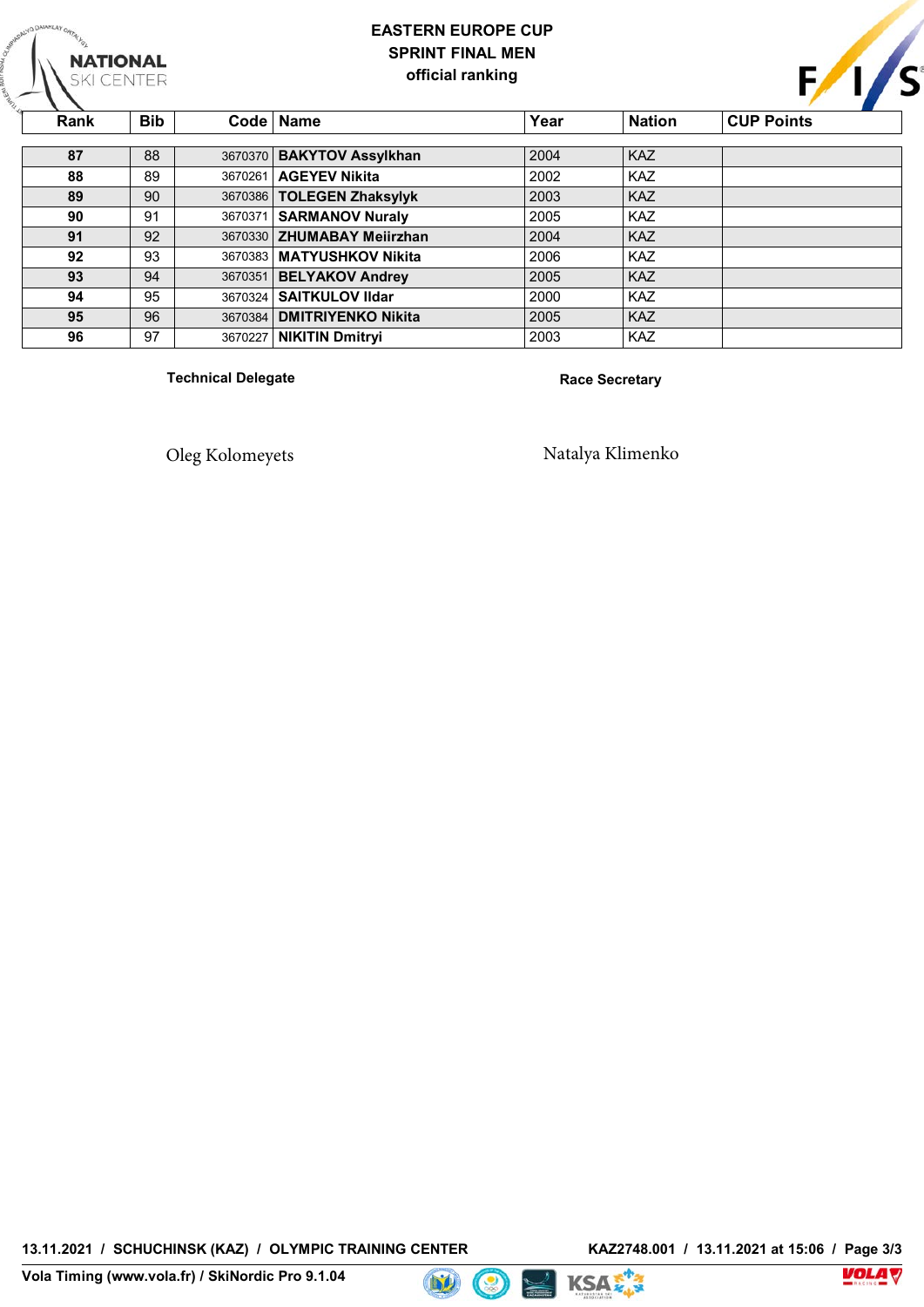

# **EASTERN EUROPE CUP SPRINT QUALIFICATION WOMEN**

## **Official ranking**



| <b>COMPETITION JURY</b>   |                               |                                 |                                  | <b>TECHNICAL DATA</b>                 |                       |
|---------------------------|-------------------------------|---------------------------------|----------------------------------|---------------------------------------|-----------------------|
| <b>TECHNICAL DELEGATE</b> |                               | <b>KOLOMEYETS Oleg</b>          | (KAZ)                            | <b>COURSE</b><br><b>HIGHEST POINT</b> | 445 m                 |
| <b>CHIEF OF RACE</b>      |                               | <b>NEVZOROV Andrey</b>          | (KAZ)                            | <b>LOWEST POINT</b>                   | 415 m                 |
| <b>JURY MEMBER</b>        |                               | <b>ZAVYALOV Viktor</b><br>(KAZ) |                                  | <b>HEIGHT DIFFERENCE (HD)</b>         | 30 <sub>m</sub>       |
|                           |                               |                                 |                                  | <b>TOTAL CLIMB (TC)</b>               | 32 <sub>m</sub>       |
|                           |                               |                                 |                                  | <b>MAXIMUM CLIMB (MC)</b>             | 17 <sub>m</sub>       |
|                           |                               |                                 |                                  | <b>LENGTH OF LAP</b>                  | 1247 m                |
|                           |                               |                                 |                                  | <b>NUMBER OF LAPS</b>                 |                       |
|                           |                               |                                 |                                  | <b>RACE DISTANCE</b>                  | 1,200 km              |
|                           |                               |                                 |                                  | <b>HOMOLOGATION</b>                   | 17/53.01/1.2          |
|                           | <b>LOCATION: SCHUCHINSK</b>   |                                 | <b>CATEGORY: CC</b>              |                                       | <b>STYLE: Classic</b> |
|                           |                               |                                 |                                  | TEMPERATURE: SNOW : 0.0°C             | $AIR: 0.0^{\circ}C$   |
| LIST n <sup>°</sup> 2     | <b>APPLIED PENALTY: 75.15</b> |                                 | <b>CALCULATED PENALTY: 75.15</b> |                                       | $F = 1200$            |
| Records: 51               |                               | At Start: 49                    | Did Not Finish: 0                | Disqualified: 0                       | At Finish: 49         |

| Rank           | <b>Bib</b>       | Code    | <b>Name</b>                   | Year | <b>Nation</b> | <b>Time</b> | Gap   | <b>Points</b> |
|----------------|------------------|---------|-------------------------------|------|---------------|-------------|-------|---------------|
| $\mathbf{1}$   | $\overline{4}$   | 3675060 | <b>SHALYGINA Kseniya</b>      | 1998 | KAZ           | 3:21.57     |       | 75,15         |
| $\mathbf 2$    | 3                | 3675046 | <b>RYAZHKO Darya</b>          | 1995 | KAZ           | 3:22.04     | 0.47  | 77,95         |
| 3              | 6                | 3486365 | <b>ROGOZINA Daria</b>         | 1996 | <b>RUS</b>    | 3:23.45     | 1.88  | 86,34         |
| 4              | $\overline{2}$   | 3486373 | <b>SMIRNOVA Ekaterina</b>     | 1996 | <b>RUS</b>    | 3:24.10     | 2.53  | 90,21         |
| 5              | $\mathbf{1}$     | 3486901 | <b>MEKRYUKOVA Nataliya</b>    | 2000 | <b>RUS</b>    | 3:27.39     | 5.82  | 109,80        |
| 5              | 5                | 3675049 | <b>BYKOVA Irina</b>           | 1993 | KAZ           | 3:27.39     | 5.82  | 109,80        |
| $\overline{7}$ | 8                | 3675089 | <b>STEPASHKINA Nadezhda</b>   | 1998 | KAZ           | 3:27.43     | 5.86  | 110,04        |
| 8              | $\overline{7}$   | 3675041 | <b>SHURYGA Angelina</b>       | 1996 | KAZ           | 3:28.36     | 6.79  | 115,57        |
| 9              | 12               | 3675079 | <b>MELNIK Anna</b>            | 1998 | KAZ           | 3:29.14     | 7.57  | 120,22        |
| 10             | 17               | 3675044 | <b>EBEL Tamara</b>            | 1994 | KAZ           | 3:34.33     | 12.76 | 151,11        |
| 11             | 15               | 3675043 | <b>EBEL Valentina</b>         | 1994 | KAZ           | 3:34.76     | 13.19 | 153,67        |
| 12             | $\boldsymbol{9}$ |         | 3675114   LYUFT Mariya        | 2001 | KAZ           | 3:36.86     | 15.29 | 166,18        |
| 13             | 14               | 3675066 | <b>TYULENEVA Valeriya</b>     | 1997 | KAZ           | 3:38.91     | 17.34 | 178,38        |
| 14             | 21               | 3675187 | <b>KHAZHIYEVA Aida</b>        | 2005 | KAZ           | 3:39.85     | 18.28 | 183,98        |
| 15             | 10               | 3675127 | <b>RAKISHEVA Aisha</b>        | 2002 | KAZ           | 3:42.58     | 21.01 | 200,23        |
| 16             | 11               | 3675053 | <b>MUTAGAROVA Elmira</b>      | 1996 | KAZ           | 3:44.17     | 22.60 | 209,69        |
| 17             | 16               | 3675086 | <b>MAKHMUTOVA Kamila</b>      | 1999 | KAZ           | 3:44.53     | 22.96 | 211,84        |
| 18             | 13               | 3675117 | <b>KINYBAEYEVA Laura</b>      | 2001 | KAZ           | 3:45.35     | 23.78 | 216,72        |
| 19             | 24               | 3675146 | <b>TYATOVA Irina</b>          | 2003 | KAZ           | 3:48.53     | 26.96 | 235,65        |
| 20             | 50               | 3675132 | <b>LANGLITS Yekaterina</b>    | 2000 | KAZ           | 3:49.43     | 27.86 | 241,01        |
| 21             | 22               | 3675186 | <b>KOLESNIKOVA Viktoriya</b>  | 2005 | KAZ           | 3:50.53     | 28.96 | 247,56        |
| 22             | 23               | 3675169 | <b>SABIROVA Aruzhan</b>       | 2004 | KAZ           | 3:51.83     | 30.26 | 255,30        |
| 23             | 18               | 3486722 | <b>MENSHOVA Zhanna</b>        | 1999 | <b>RUS</b>    | 3:52.64     | 31.07 | 260,12        |
| 24             | 20               | 3675157 | <b>TOLMACHYOVA Yelizaveta</b> | 2004 | KAZ           | 3:52.73     | 31.16 | 260,65        |
| 25             | 19               | 3675152 | <b>GERACHSHENKO Mariya</b>    | 2004 | KAZ           | 3:52.87     | 31.30 | 261,49        |
| 26             | 35               | 3675192 | <b>USHMUGINA Olga</b>         | 2005 | KAZ           | 3:57.26     | 35.69 | 287,62        |
| 27             | 30               | 3675143 | <b>KUANYSHBEKOVA Adima</b>    | 2003 | KAZ           | 4:01.85     | 40.28 | 314,95        |
| 28             | 48               | 3675194 | <b>CHONKONOVA Aidana</b>      | 2006 | KAZ           | 4:03.23     | 41.66 | 323,16        |
| 29             | 38               |         | 3675163 ZHERDEVA Tatyana      | 2004 | KAZ           | 4:03.67     | 42.10 | 325,78        |
| 30             | 25               |         | 3675150   BORANBAYEVA Karina  | 2002 | KAZ           | 4:04.86     | 43.29 | 332,87        |
| 31             | 41               |         | 3675193   FROLOVA Xeniya      | 2006 | KAZ           | 4:05.83     | 44.26 | 338,64        |
| 32             | 34               | 3675190 | <b>SAGIMBAYEVA Darya</b>      | 2005 | KAZ           | 4:06.08     | 44.51 | 340,13        |
| 33             | 33               | 3675176 | <b>SHURYGA Kristina</b>       | 2005 | KAZ           | 4:07.39     | 45.82 | 347,93        |
| 34             | 37               | 3675162 | <b>ZHUMAGAZYYEVA Assem</b>    | 2004 | KAZ           | 4:08.55     | 46.98 | 354,83        |
| 35             | 51               |         | 3675135   KAPSALYAMOVA Dayana | 2002 | KAZ           | 4:08.94     | 47.37 | 357,16        |
| 36             | 26               | 3675121 | <b>ROTOVA Anastassiya</b>     | 2002 | KAZ           | 4:09.50     | 47.93 | 360,49        |
| 37             | 31               | 3675181 | <b>SULEIMENOVA Sabina</b>     | 2005 | KAZ           | 4:10.92     | 49.35 | 368,94        |
| 38             | 32               |         | 3675164   PARKACHEVA Anzhela  | 2002 | KAZ           | 4:10.97     | 49.40 | 369,24        |

13.11.2021 / SCHUCHINSK (KAZ) / OLYMPIC TRAINING CENTER

**KAZ2745.001** / 13.11.2021 at 10:22 / Page 1/2<br> $\overline{C}$   $\overline{A}$   $\overline{C}$   $\overline{C}$ 





 $D$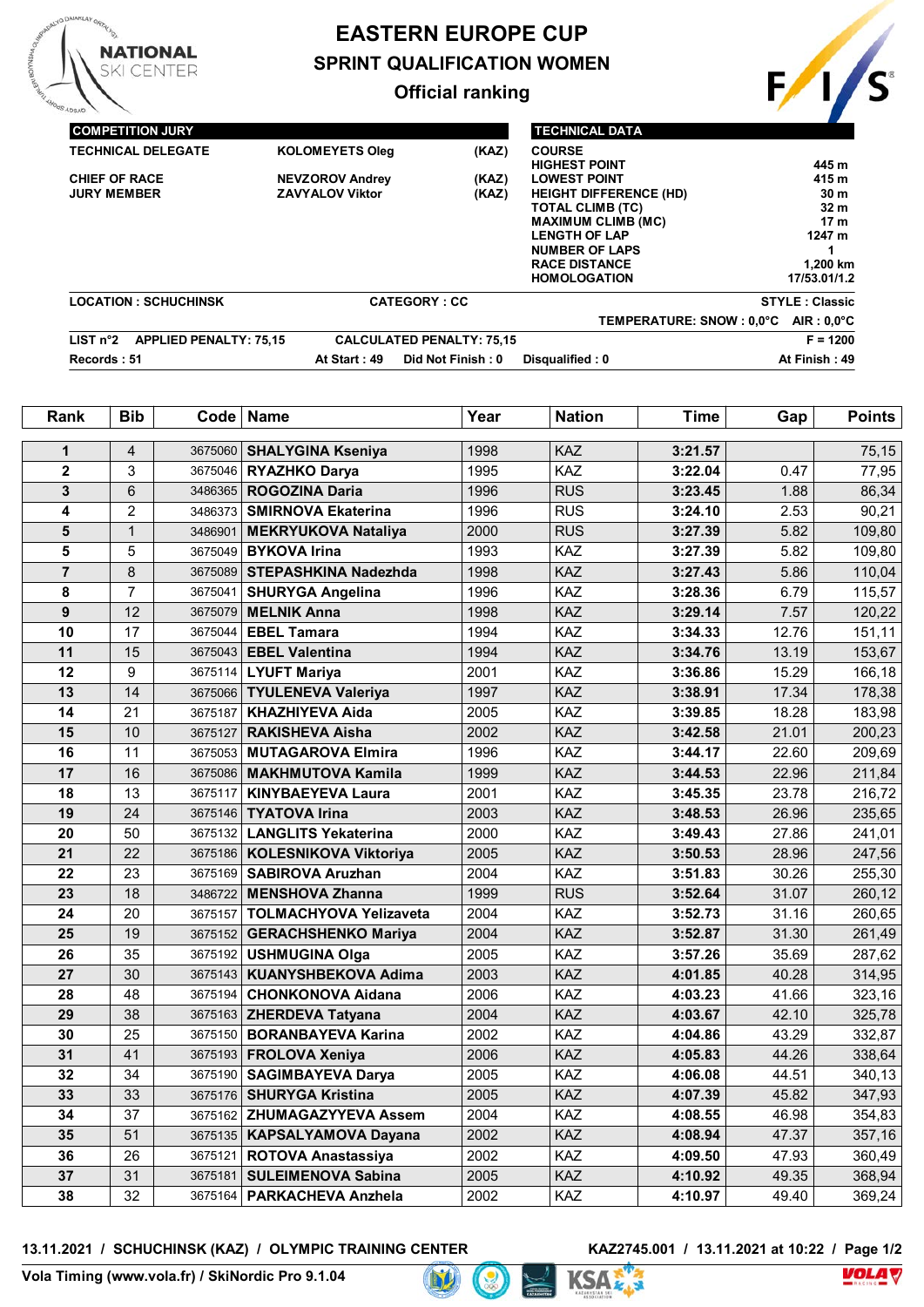

## **EASTERN EUROPE CUP SPRINT QUALIFICATION WOMEN Official ranking**



| Rank | Bib. |         | Code   Name                  | Year | <b>Nation</b> | Time    | Gap     | <b>Points</b> |
|------|------|---------|------------------------------|------|---------------|---------|---------|---------------|
|      |      |         |                              |      |               |         |         |               |
| 39   | 40   |         | 3675173 LYKASSOVA Alyona     | 2005 | <b>KAZ</b>    | 4:11.07 | 49.50   | 369,84        |
| 40   | 27   |         | 3675122 SHEVCHUK Xeniya      | 2002 | <b>KAZ</b>    | 4:14.04 | 52.47   | 387,52        |
| 41   | 45   | 3675202 | <b>SMIRNOVA Veronika</b>     | 2006 | <b>KAZ</b>    | 4:14.07 | 52.50   | 387,70        |
| 42   | 44   |         | 3675200   IVAZHANOVA Minura  | 2005 | <b>KAZ</b>    | 4:17.73 | 56.16   | 409,49        |
| 43   | 43   | 3675201 | <b>MIZYOVA Darva</b>         | 2006 | <b>KAZ</b>    | 4:19.38 | 57.81   | 419,31        |
| 44   | 49   |         | 3675212 TOMASHEVSKAYA Xeniya | 2004 | <b>KAZ</b>    | 4:20.10 | 58.53   | 423.59        |
| 45   | 42   |         | 3675206 DVORNIKOVA Anastasia | 2006 | <b>KAZ</b>    | 4:20.85 | 59.28   | 428.06        |
| 46   | 39   | 3675154 | <b>SHAKIR Aidana</b>         | 2003 | <b>KAZ</b>    | 4:23.20 | 1:01.63 | 442.05        |
| 47   | 29   | 3675188 | <b>KIM Darva</b>             | 2005 | <b>KAZ</b>    | 4:23.48 | 1:01.91 | 443,72        |
| 48   | 46   |         | 3675204 ZEMLYANUKHINA Darya  | 2006 | <b>KAZ</b>    | 4:47.85 | 1:26.28 | 588.80        |
| 49   | 47   | 3675211 | <b>KRIVOVA Mariya</b>        | 2001 | <b>KAZ</b>    | 4:59.44 | 1:37.87 | 657,80        |

#### Did Not Start (2)

| 28 | 3675116 | <b>BATCHENKO Valeriya</b>  | 2002 | <b>KAZ</b> |  |
|----|---------|----------------------------|------|------------|--|
| 36 | 3675138 | <b>BONDARENKO Valeriva</b> | 2001 | KAZ        |  |

**Technical Delegate Race Secretary** 

Oleg Kolomeyets Natalya Klimenko

**13.11.2021 / SCHUCHINSK (KAZ) / OLYMPIC TRAINING CENTER KAZ2745.001 / 13.11.2021 at 10:22 / Page 2/2**



 $D$ 



**Vola**  $\sqrt{}$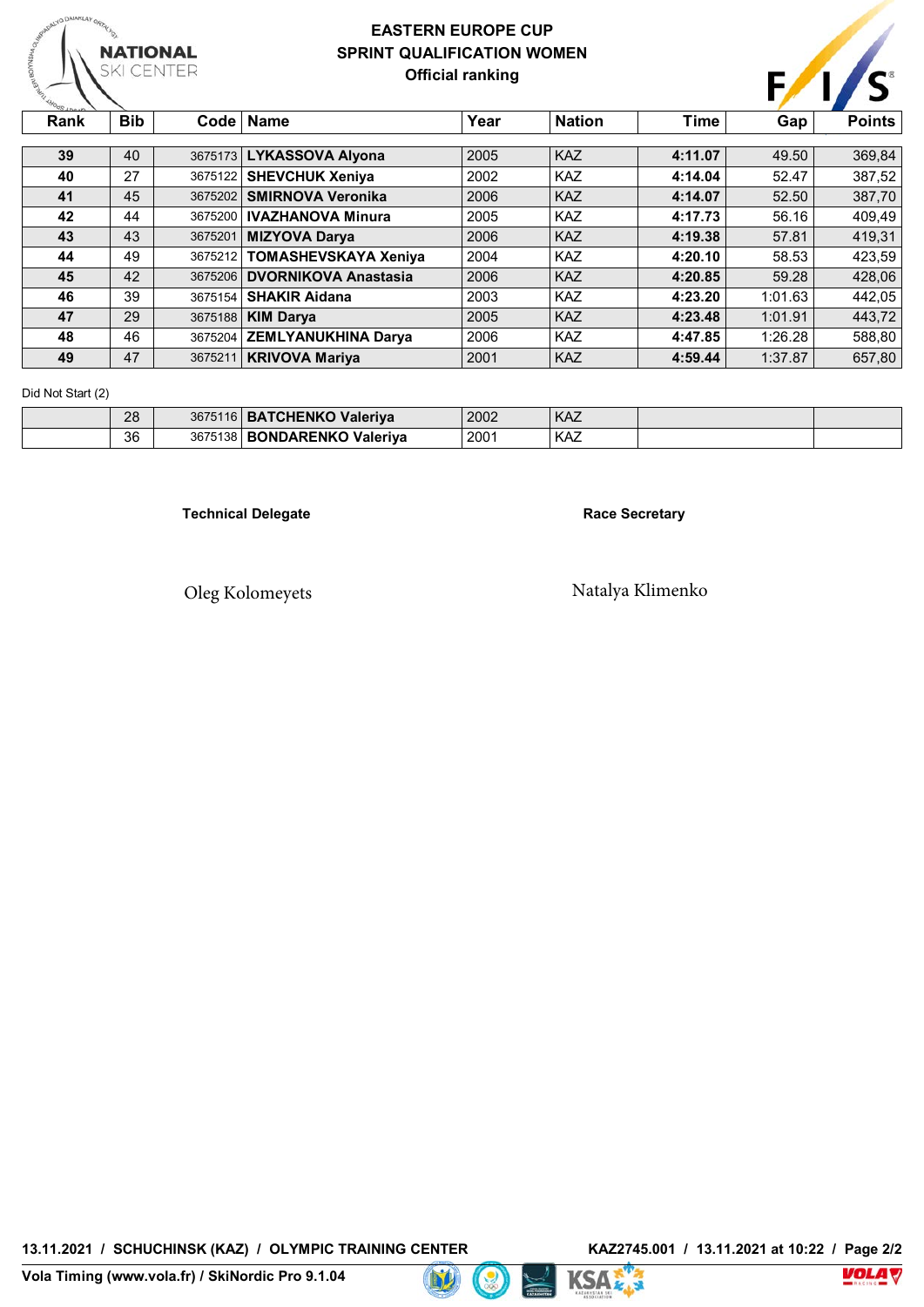# **EASTERN EUROPE CUP**

**SPRINT FINAL WOMEN**

**official ranking**

|                             |                        |       | TEMPERATURE: SNOW : 0,0°C     | $AIR: 0.0^{\circ}C$   |
|-----------------------------|------------------------|-------|-------------------------------|-----------------------|
| <b>LOCATION: SCHUCHINSK</b> | <b>CATEGORY: CC</b>    |       |                               | <b>STYLE: Classic</b> |
|                             |                        |       | <b>HOMOLOGATION</b>           | 17/53.01/1.2          |
|                             |                        |       | <b>RACE DISTANCE</b>          | 1,200 km              |
|                             |                        |       | <b>NUMBER OF LAPS</b>         |                       |
|                             |                        |       | <b>LENGTH OF LAP</b>          | 1247 m                |
|                             |                        |       | <b>MAXIMUM CLIMB (MC)</b>     | 17 <sub>m</sub>       |
|                             |                        |       | <b>TOTAL CLIMB (TC)</b>       | 32 <sub>m</sub>       |
| <b>JURY MEMBER</b>          | <b>ZAVYALOV Viktor</b> | (KAZ) | <b>HEIGHT DIFFERENCE (HD)</b> | 30 <sub>m</sub>       |
| <b>CHIEF OF RACE</b>        | <b>NEVZOROV Andrey</b> | (KAZ) | <b>LOWEST POINT</b>           | 415 m                 |
|                             |                        |       | <b>HIGHEST POINT</b>          | 445 m                 |
| <b>TECHNICAL DELEGATE</b>   | <b>KOLOMEYETS Oleg</b> | (KAZ) | <b>COURSE</b>                 |                       |
| <b>COMPETITION JURY</b>     |                        |       | <b>TECHNICAL DATA</b>         |                       |
|                             |                        |       |                               |                       |

| Rank | <b>Bib</b><br>__ | :ode | Name | Year | Nation | Point<br>. . I III |
|------|------------------|------|------|------|--------|--------------------|

#### Final

**NATIONAL KI CENTER** 

| 55 | 3486901   MEKRYUKOVA Nataliya | 2000 | <b>RUS</b> | 100 |
|----|-------------------------------|------|------------|-----|
| 53 | 3486365   ROGOZINA Daria      | 1996 | <b>RUS</b> | 80  |
| 54 | 3486373   SMIRNOVA Ekaterina  | 1996 | <b>RUS</b> | -60 |
| 52 | 3675046   RYAZHKO Darva       | 1995 | <b>KAZ</b> | 50  |
| 57 | 3675089 STEPASHKINA Nadezhda  | 1998 | KAZ        | 45  |
| 59 | 3675079   MELNIK Anna         | 1998 | KAZ        | 40  |

#### 1/2 Final

|    | 60 | 3675044   EBEL Tamara     | 1994 | <b>KAZ</b> | 36 |
|----|----|---------------------------|------|------------|----|
|    | 65 | 3675127   RAKISHEVA Aisha | 2002 | KAZ        |    |
|    | 51 | 3675060 SHALYGINA Kseniya | 1998 | <b>KAZ</b> | 29 |
| 10 | 58 | 3675041 SHURYGA Angelina  | 1996 | <b>KAZ</b> | 26 |
| 11 | 56 | 3675049 BYKOVA Irina      | 1993 | <b>KAZ</b> | 24 |
| 12 | 62 | 3675114   LYUFT Mariya    | 2001 | <b>KAZ</b> | 22 |

#### 1/4 Final

| 13 | 61 |         | 3675043   EBEL Valentina         | 1994 | <b>KAZ</b> | 20             |
|----|----|---------|----------------------------------|------|------------|----------------|
| 14 | 63 |         | 3675066   TYULENEVA Valeriya     | 1997 | <b>KAZ</b> | 18             |
| 15 | 64 | 3675187 | <b>KHAZHIYEVA Aida</b>           | 2005 | <b>KAZ</b> | 16             |
| 16 | 66 |         | 3675053 MUTAGAROVA Elmira        | 1996 | <b>KAZ</b> | 15             |
| 17 | 67 |         | 3675086   MAKHMUTOVA Kamila      | 1999 | <b>KAZ</b> | 14             |
| 18 | 68 |         | 3675117   KINYBAEYEVA Laura      | 2001 | <b>KAZ</b> | 13             |
| 19 | 71 |         | 3675186   KOLESNIKOVA Viktoriya  | 2005 | <b>KAZ</b> | 12             |
| 20 | 72 |         | 3675169 SABIROVA Aruzhan         | 2004 | <b>KAZ</b> | 11             |
| 21 | 69 |         | 3675146   TYATOVA Irina          | 2003 | <b>KAZ</b> | 10             |
| 22 | 70 |         | 3675132   LANGLITS Yekaterina    | 2000 | <b>KAZ</b> | 9              |
| 23 | 73 |         | 3486722 MENSHOVA Zhanna          | 1999 | <b>RUS</b> | $\overline{8}$ |
| 24 | 74 |         | 3675157   TOLMACHYOVA Yelizaveta | 2004 | <b>KAZ</b> |                |
| 25 | 76 |         | 3675192   USHMUGINA Olga         | 2005 | <b>KAZ</b> | 6              |
| 26 | 75 |         | 3675152 GERACHSHENKO Mariya      | 2004 | <b>KAZ</b> | 5              |
| 27 | 77 |         | 3675143   KUANYSHBEKOVA Adima    | 2003 | <b>KAZ</b> | 4              |
| 28 | 78 |         | 3675194 CHONKONOVA Aidana        | 2006 | <b>KAZ</b> | 3              |
| 29 | 79 |         | 3675163 ZHERDEVA Tatyana         | 2004 | <b>KAZ</b> | $\overline{2}$ |
| 30 | 80 |         | 3675150   BORANBAYEVA Karina     | 2002 | <b>KAZ</b> |                |

#### Qualifying

| 31 | $\Omega$<br>U. |         | 3675193   FROLOVA Xeniva   | 2006 | <b>KAZ</b> |  |
|----|----------------|---------|----------------------------|------|------------|--|
| 32 | ົດຕ<br>ےں      | 3675190 | SAGIMBAYEVA Darva          | 2005 | KAZ        |  |
| 33 | ാ<br>υu        |         | 3675176   SHURYGA Kristina | 2005 | KAZ        |  |

 $\bigcirc$ 

#### **13.11.2021 / SCHUCHINSK (KAZ) / OLYMPIC TRAINING CENTER**

**KAZ2746.001** / 13.11.2021 at 15:11 / Page 1/2<br> $\nabla \mathbf{K} \times \mathbf{R}$ 







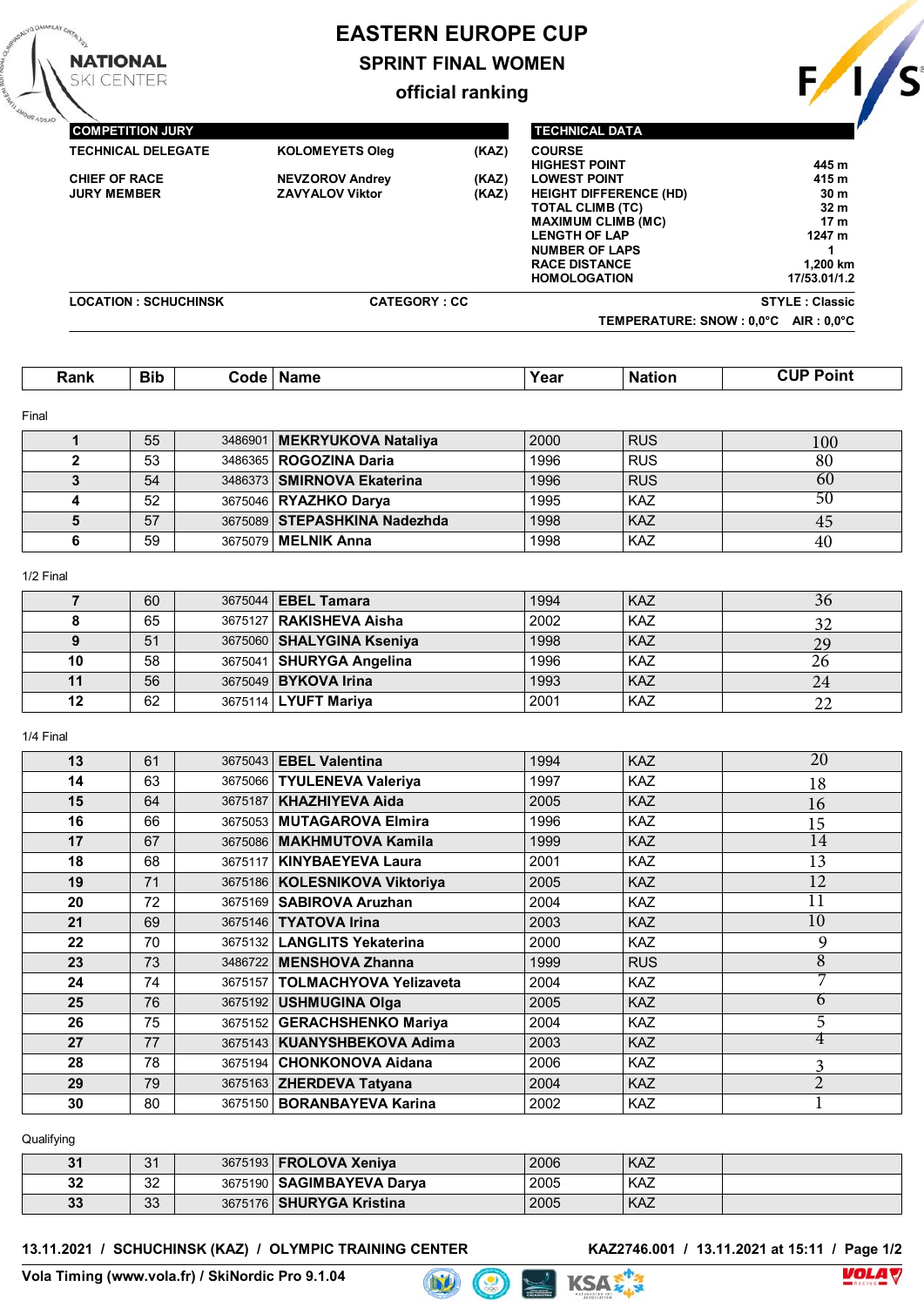## **EASTERN EUROPE CUP SPRINT FINAL WOMEN official ranking**

| Rank | <b>Bib</b> |         | Code   Name                   | Year | <b>Nation</b> | <b>CUP Point</b> |
|------|------------|---------|-------------------------------|------|---------------|------------------|
|      |            |         |                               |      |               |                  |
| 34   | 34         |         | 3675162 ZHUMAGAZYYEVA Assem   | 2004 | <b>KAZ</b>    |                  |
| 35   | 35         |         | 3675135   KAPSALYAMOVA Dayana | 2002 | <b>KAZ</b>    |                  |
| 36   | 36         | 3675121 | <b>ROTOVA Anastassiya</b>     | 2002 | <b>KAZ</b>    |                  |
| 37   | 37         | 3675181 | <b>SULEIMENOVA Sabina</b>     | 2005 | <b>KAZ</b>    |                  |
| 38   | 38         |         | 3675164   PARKACHEVA Anzhela  | 2002 | <b>KAZ</b>    |                  |
| 39   | 39         |         | 3675173   LYKASSOVA Alyona    | 2005 | <b>KAZ</b>    |                  |
| 40   | 40         |         | 3675122 SHEVCHUK Xeniya       | 2002 | <b>KAZ</b>    |                  |
| 41   | 41         | 3675202 | <b>SMIRNOVA Veronika</b>      | 2006 | <b>KAZ</b>    |                  |
| 42   | 42         |         | 3675200   IVAZHANOVA Minura   | 2005 | <b>KAZ</b>    |                  |
| 43   | 43         | 3675201 | <b>MIZYOVA Darya</b>          | 2006 | <b>KAZ</b>    |                  |
| 44   | 44         |         | 3675212 TOMASHEVSKAYA Xeniya  | 2004 | <b>KAZ</b>    |                  |
| 45   | 45         | 3675206 | <b>DVORNIKOVA Anastasia</b>   | 2006 | <b>KAZ</b>    |                  |
| 46   | 46         |         | 3675154   SHAKIR Aidana       | 2003 | <b>KAZ</b>    |                  |
| 47   | 47         |         | 3675188   KIM Darya           | 2005 | <b>KAZ</b>    |                  |
| 48   | 48         |         | 3675204 ZEMLYANUKHINA Darya   | 2006 | <b>KAZ</b>    |                  |
| 49   | 49         | 3675211 | <b>KRIVOVA Mariya</b>         | 2001 | <b>KAZ</b>    |                  |

**Technical Delegate Race Secretary** 

**NATIONAL**<br>SKI CENTER

Oleg Kolomeyets Natalya Klimenko





 $\bigcirc$ 



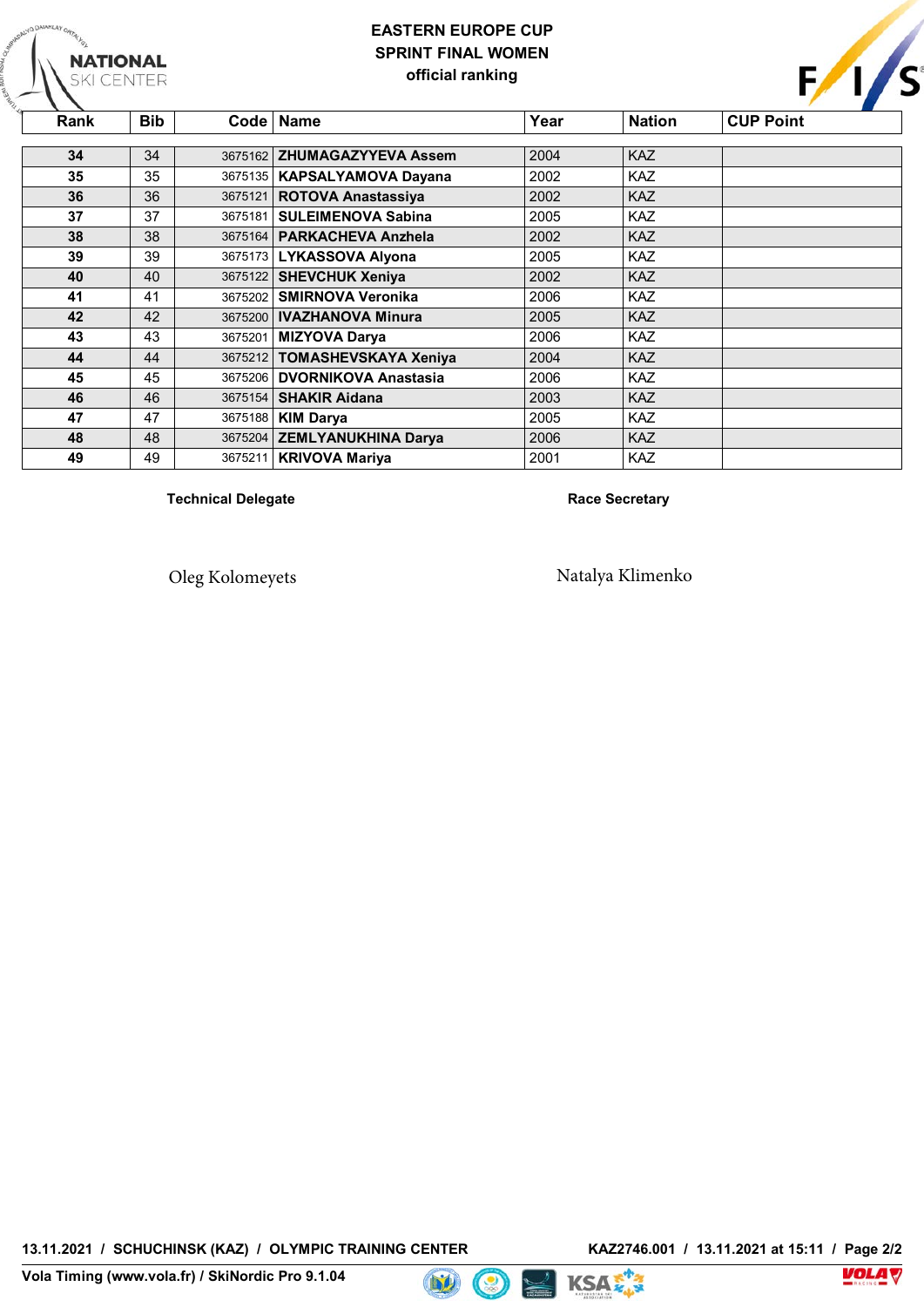# **EASTERN EUROPE CUP INDIVIDUAL WOMEN 5 KM CLASSIC**

**RESULT**

 $\frac{1}{s}$ 

|                         | <b>CHIEF OF RACE</b><br><b>JURY MEMBER</b> | <b>COMPETITION JURY</b><br><b>TECHNICAL DELEGATE</b><br><b>LOCATION: SCHUCHINSK</b> | <b>KOLOMEYETS Oleg</b><br><b>NEVZOROV Andrey</b><br><b>ZAVYALOV Viktor</b> | <b>CATEGORY: CC</b> | (KAZ)<br>(KAZ)<br>(KAZ) | <b>TECHNICAL DATA</b><br><b>COURSE</b><br><b>HIGHEST POINT</b><br><b>LOWEST POINT</b><br><b>HEIGHT DIFFERENCE (HD)</b><br><b>TOTAL CLIMB (TC)</b><br><b>MAXIMUM CLIMB (MC)</b><br><b>LENGTH OF LAP</b><br><b>RACE DISTANCE</b> |                          | <b>STYLE: Classic</b> | 445 m<br>415 m<br>30 m<br>50 m<br>30 m<br>1950 m<br>5,000 km |
|-------------------------|--------------------------------------------|-------------------------------------------------------------------------------------|----------------------------------------------------------------------------|---------------------|-------------------------|--------------------------------------------------------------------------------------------------------------------------------------------------------------------------------------------------------------------------------|--------------------------|-----------------------|--------------------------------------------------------------|
|                         |                                            | <b>WEATHER : CLOUDY</b>                                                             | SNOW: NO                                                                   |                     |                         |                                                                                                                                                                                                                                | TEMPERATURE: AIR: -4,0°C |                       |                                                              |
|                         |                                            | LIST n°2 APPLIED PENALTY: 39,88                                                     | <b>CALCULATED PENALTY: 39,88</b>                                           |                     |                         |                                                                                                                                                                                                                                |                          |                       | $F = 800$                                                    |
|                         | Records: 40                                |                                                                                     | At Start: 40                                                               | Did Not Finish: 0   |                         | Disqualified: 0                                                                                                                                                                                                                |                          |                       | At Finish: 40                                                |
| Rank                    | <b>Bib</b>                                 |                                                                                     | Code   Name                                                                | Year                | <b>Nation</b>           | <b>Time</b>                                                                                                                                                                                                                    | Gap                      | <b>Points</b>         | <b>CUP Points</b>                                            |
| 1                       | 37                                         | 3486901                                                                             | <b>MEKRYUKOVA Nataliya</b>                                                 | 2000                | <b>RUS</b>              | 14:11.3                                                                                                                                                                                                                        |                          | 39,88                 | 100                                                          |
| $\overline{\mathbf{2}}$ | 40                                         | 3486373                                                                             | <b>SMIRNOVA Ekaterina</b>                                                  | 1996                | <b>RUS</b>              | 14:15.2                                                                                                                                                                                                                        | 3.9                      | 43,54                 | 80                                                           |
| $\mathbf{3}$            | 34                                         | 3675060                                                                             | <b>SHALYGINA Kseniya</b>                                                   | 1998                | KAZ                     | 14:22.0                                                                                                                                                                                                                        | 10.7                     | 49,94                 | 60                                                           |
| 4                       | 38                                         | 3486365                                                                             | <b>ROGOZINA Daria</b>                                                      | 1996                | <b>RUS</b>              | 14:31.5                                                                                                                                                                                                                        | 20.2                     | 58,86                 | 50                                                           |
| 5                       | 31                                         |                                                                                     | 3675089 STEPASHKINA Nadezhda                                               | 1998                | KAZ                     | 14:52.8                                                                                                                                                                                                                        | 41.5                     | 78,88                 | 45                                                           |
| 6                       | 24                                         | 3675079                                                                             | <b>MELNIK Anna</b>                                                         | 1998                | KAZ                     | 14:53.6                                                                                                                                                                                                                        | 42.3                     | 79,63                 | 40                                                           |
| $\overline{7}$          | 33                                         | 3675049                                                                             | <b>BYKOVA Irina</b>                                                        | 1993                | KAZ                     | 14:54.9                                                                                                                                                                                                                        | 43.6                     | 80,85                 | 36                                                           |
| 8                       | 35                                         | 3675041                                                                             | <b>SHURYGA Angelina</b>                                                    | 1996                | <b>KAZ</b>              | 14:55.8                                                                                                                                                                                                                        | 44.5                     | 81,70                 | 32                                                           |
| $\boldsymbol{9}$        | 30                                         | 3675127                                                                             | <b>RAKISHEVA Aisha</b>                                                     | 2002                | KAZ                     | 15:05.2                                                                                                                                                                                                                        | 53.9                     | 90,53                 | 29                                                           |
| 10                      | 39                                         | 3675066                                                                             | <b>TYULENEVA Valeriya</b>                                                  | 1997                | <b>KAZ</b>              | 15:12.6                                                                                                                                                                                                                        | 1:01.3                   | 97,49                 | 26                                                           |
| 11                      | 36                                         | 3486722                                                                             | <b>MENSHOVA Zhanna</b>                                                     | 1999                | <b>RUS</b>              | 15:13.7                                                                                                                                                                                                                        | 1:02.4                   | 98,52                 | 24                                                           |
| 12                      | 32                                         | 3675046                                                                             | <b>RYAZHKO Darya</b>                                                       | 1995                | KAZ                     | 15:19.7                                                                                                                                                                                                                        | 1:08.4                   | 104,16                | 22                                                           |
| 13                      | 26                                         |                                                                                     | 3675043   EBEL Valentina                                                   | 1994                | KAZ                     | 15:34.1                                                                                                                                                                                                                        | 1:22.8                   | 117,69                | 20                                                           |
| 14                      | 27                                         | 3675086                                                                             | <b>MAKHMUTOVA Kamila</b>                                                   | 1999                | KAZ                     | 15:49.6                                                                                                                                                                                                                        | 1:38.3                   | 132,26                | 18                                                           |
| 15                      | 25                                         | 3675044                                                                             | <b>EBEL Tamara</b>                                                         | 1994                | KAZ                     | 15:53.6                                                                                                                                                                                                                        | 1:42.3                   | 136,02                | 16                                                           |
| 16                      | 29                                         | 3675053                                                                             | <b>MUTAGAROVA Elmira</b>                                                   | 1996                | <b>KAZ</b>              | 15:59.5                                                                                                                                                                                                                        | 1:48.2                   | 141,56                | 15                                                           |
| 17                      | 22                                         |                                                                                     | 3675146   TYATOVA Irina                                                    | 2003                | KAZ                     | 16:09.1                                                                                                                                                                                                                        | 1:57.8                   | 150,58                | 14                                                           |
| 18                      | 16                                         | 3675186                                                                             | KOLESNIKOVA Viktoriya                                                      | 2005                | KAZ                     | 16:10.6                                                                                                                                                                                                                        | 1:59.3                   | 151,99                | 13                                                           |
| 19                      | 28                                         |                                                                                     | 3675114   LYUFT Mariya                                                     | 2001                | <b>KAZ</b>              | 16:23.9                                                                                                                                                                                                                        | 2:12.6                   | 164,49                | 12                                                           |
| 20                      | 3                                          | 3675194                                                                             | <b>CHONKONOVA Aidana</b>                                                   | 2006                | KAZ                     | 16:51.0                                                                                                                                                                                                                        | 2:39.7                   | 189,96                | 11                                                           |
| 21                      | 18                                         |                                                                                     | 3675169 SABIROVA Aruzhan                                                   | 2004                | KAZ                     | 16:51.8                                                                                                                                                                                                                        | 2:40.5                   | 190,71                | $10\,$                                                       |
| 22                      | 12                                         |                                                                                     | 3675192   USHMUGINA Olga                                                   | 2005                | KAZ                     | 16:59.1                                                                                                                                                                                                                        | 2:47.8                   | 197,57                | 9                                                            |
| 23                      | $20*$                                      |                                                                                     | 3675132   LANGLITS Yekaterina                                              | 2000                | <b>KAZ</b>              | 17:11.5                                                                                                                                                                                                                        | 3:00.2                   | 209,22                | 8<br>7                                                       |
| 24                      | 23                                         | 3675121                                                                             | <b>ROTOVA Anastassiya</b>                                                  | 2002                | KAZ                     | 17:20.9                                                                                                                                                                                                                        | 3:09.6                   | 218,05                |                                                              |
| 25                      | 19                                         |                                                                                     | 3675122   SHEVCHUK Xeniya                                                  | 2002                | KAZ                     | 17:25.1                                                                                                                                                                                                                        | 3:13.8                   | 222,00                | 6                                                            |
| 26<br>27                | $\overline{c}$<br>6                        |                                                                                     | 3675193   FROLOVA Xeniya                                                   | 2006<br>2004        | KAZ<br>KAZ              | 17:31.1<br>17:33.4                                                                                                                                                                                                             | 3:19.8<br>3:22.1         | 227,64<br>229,80      | 5                                                            |
|                         | $21*$                                      |                                                                                     | 3675163   ZHERDEVA Tatyana                                                 |                     |                         |                                                                                                                                                                                                                                |                          |                       | $\overline{4}$                                               |
| 28<br>29                | 17                                         | 3675152                                                                             | <b>GERACHSHENKO Mariya</b><br>3675150   BORANBAYEVA Karina                 | 2004<br>2002        | KAZ<br><b>KAZ</b>       | 17:42.7<br>17:46.7                                                                                                                                                                                                             | 3:31.4<br>3:35.4         | 238,54<br>242,30      | 3                                                            |
| 30                      | $\overline{7}$                             |                                                                                     | 3675176   SHURYGA Kristina                                                 | 2005                | KAZ                     | 17:51.4                                                                                                                                                                                                                        | 3:40.1                   | 246,72                | $\overline{2}$                                               |
| 31                      | 13                                         |                                                                                     | 3675162 ZHUMAGAZYYEVA Assem                                                | 2004                | KAZ                     | 17:51.6                                                                                                                                                                                                                        | 3:40.3                   | 246,90                | 1                                                            |
| 32                      | 11                                         |                                                                                     | 3675190   SAGIMBAYEVA Darya                                                | 2005                | KAZ                     | 17:54.1                                                                                                                                                                                                                        | 3:42.8                   | 249,25                |                                                              |
| 33                      | 15                                         | 3675135                                                                             | <b>KAPSALYAMOVA Dayana</b>                                                 | 2002                | KAZ                     | 17:54.3                                                                                                                                                                                                                        | 3:43.0                   | 249,44                |                                                              |
| 34                      | $1^*$                                      |                                                                                     | 3675212   TOMASHEVSKAYA Xeniya                                             | 2004                | KAZ                     | 17:58.0                                                                                                                                                                                                                        | 3:46.7                   | 252,92                |                                                              |
| 35                      | 10                                         |                                                                                     | 3675200   IVAZHANOVA Minura                                                | 2005                | KAZ                     | 18:05.3                                                                                                                                                                                                                        | 3:54.0                   | 259,78                |                                                              |
| 36                      | 8                                          | 3675201                                                                             | <b>MIZYOVA Darya</b>                                                       | 2006                | KAZ                     | 18:30.6                                                                                                                                                                                                                        | 4:19.3                   | 283,55                |                                                              |
| 37                      | 4                                          |                                                                                     | 3675202 SMIRNOVA Veronika                                                  | 2006                | <b>KAZ</b>              | 18:33.0                                                                                                                                                                                                                        | 4:21.7                   | 285,81                |                                                              |
| 38                      | 9                                          | 3675154                                                                             | <b>SHAKIR Aidana</b>                                                       | 2003                | KAZ                     | 18:35.5                                                                                                                                                                                                                        | 4:24.2                   | 288,16                |                                                              |
| 39                      | $5^\star$                                  |                                                                                     | 3675173   LYKASSOVA Alyona                                                 | 2005                | KAZ                     | 18:45.4                                                                                                                                                                                                                        | 4:34.1                   | 297,46                |                                                              |
| 40                      | $\overline{14}$                            | 3675164                                                                             | <b>PARKACHEVA Anzhela</b>                                                  | 2002                | <b>KAZ</b>              | 18:48.9                                                                                                                                                                                                                        | 4:37.6                   | 300,75                |                                                              |
|                         |                                            |                                                                                     |                                                                            |                     |                         |                                                                                                                                                                                                                                |                          |                       |                                                              |

**№ 5, 20, 21** penalty time 30 sec, ICR 343.6

№ 1 verbal reprimand ICR 343.10.1

**NATIONAL SKI CENTER** 

**Technical Delegate**

**Race Secretary**





KSA 2



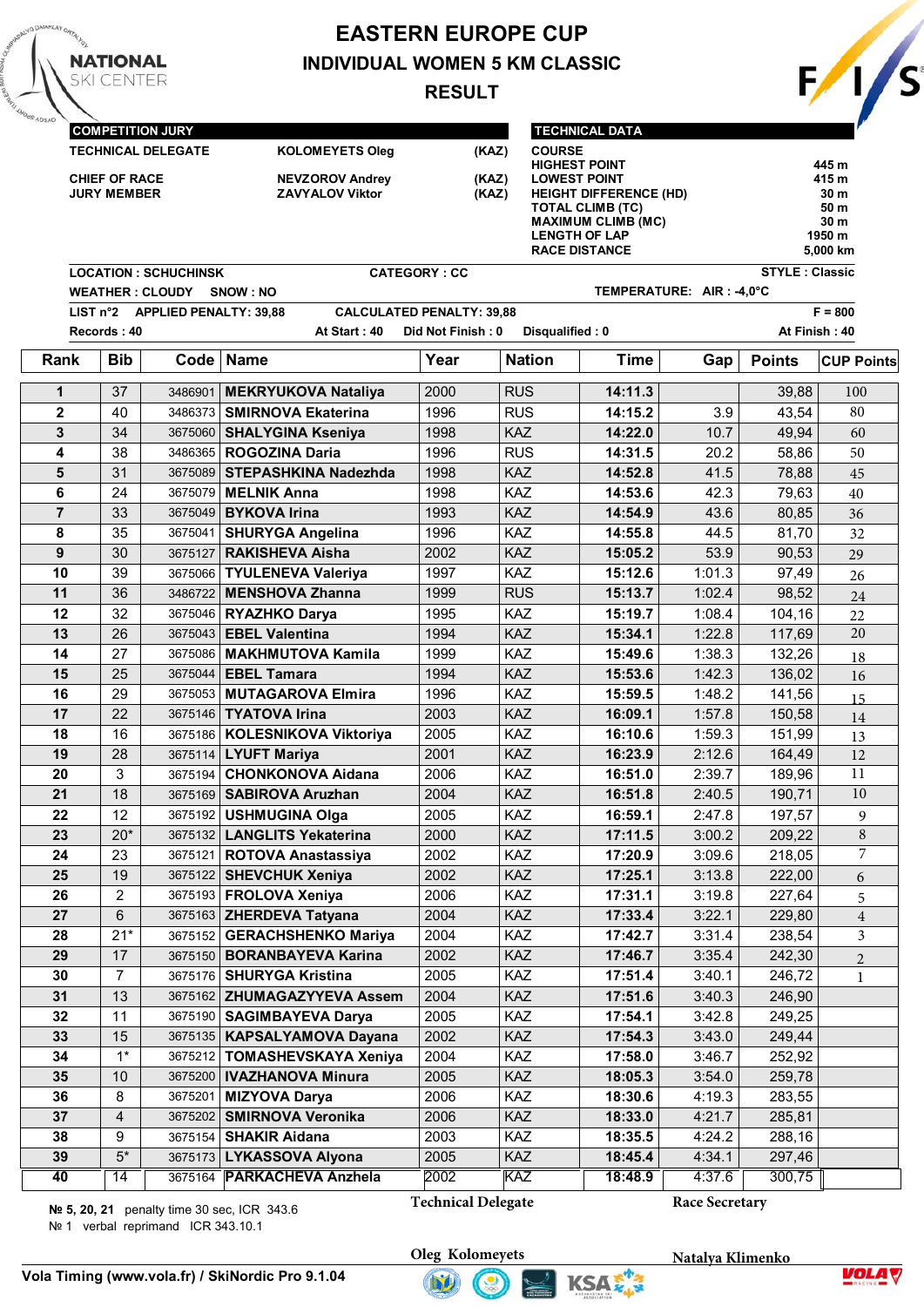# **EASTERN EUROPE CUP**

**INDIVIDUAL MEN 10 KM CLASSIC**

**RESULTS**



| <b>COMPETITION JURY</b>                            |                                                                    |                                  | <b>TECHNICAL DATA</b>                                                                                                                                                                 |                                                                                 |  |
|----------------------------------------------------|--------------------------------------------------------------------|----------------------------------|---------------------------------------------------------------------------------------------------------------------------------------------------------------------------------------|---------------------------------------------------------------------------------|--|
| <b>TECHNICAL DELEGATE</b>                          | <b>KOLOMEYETS Oleg</b>                                             | (KAZ)                            | <b>COURSE</b><br><b>HIGHEST POINT</b>                                                                                                                                                 | 452 m                                                                           |  |
| <b>CHIEF OF RACE</b><br><b>JURY MEMBER</b>         | (KAZ)<br><b>NEVZOROV Andrey</b><br>(KAZ)<br><b>ZAVYALOV Viktor</b> |                                  | <b>LOWEST POINT</b><br><b>HEIGHT DIFFERENCE (HD)</b><br><b>TOTAL CLIMB (TC)</b><br><b>MAXIMUM CLIMB (MC)</b><br><b>LENGTH OF LAP</b><br><b>NUMBER OF LAPS</b><br><b>RACE DISTANCE</b> | 415 m<br>37 <sub>m</sub><br>78 m<br>37 <sub>m</sub><br>2660 m<br>4<br>10,000 km |  |
| <b>LOCATION: SCHUCHINSK</b>                        |                                                                    | <b>CATEGORY: CC</b>              |                                                                                                                                                                                       | <b>STYLE: Classic</b>                                                           |  |
| <b>WEATHER: CLOUDY</b>                             |                                                                    |                                  | TEMPERATURE: AIR: -3.0°C                                                                                                                                                              |                                                                                 |  |
| <b>APPLIED PENALTY: 32.00</b><br>LIST $n^{\circ}2$ |                                                                    | <b>CALCULATED PENALTY: 32,00</b> |                                                                                                                                                                                       | $F = 800$                                                                       |  |
| Records: 81                                        | At Start: 77                                                       | Did Not Finish: 2                | Disqualified: 0                                                                                                                                                                       | At Finish: 75                                                                   |  |

| Rank           | <b>Bib</b>       | $Code \vert$ | <b>Name</b>                    | Year | <b>Nation</b> | <b>Time</b> | Gap    | Points | <b>CUP Points</b> |
|----------------|------------------|--------------|--------------------------------|------|---------------|-------------|--------|--------|-------------------|
| 1              | 28               | 3482959      | <b>KUZNETSOV Andrey</b>        | 1998 | <b>RUS</b>    | 23:54.1     |        | 32,00  | 100               |
| $\mathbf{2}$   | 18               | 3483279      | <b>VOLKOV Sergey</b>           | 2001 | <b>RUS</b>    | 24:13.7     | 19.6   | 42,93  |                   |
| 3              | 26               |              | 3481775   KRASNOV Andrey       | 1994 | <b>RUS</b>    | 24:14.1     | 20.0   | 43,16  | 80<br>60          |
| 4              | 25               |              | 3483306 <b>ZHUL Dmitriy</b>    | 2000 | <b>RUS</b>    | 24:19.5     | 25.4   | 46,17  | 50                |
| 5              | $23*$            | 3670022      | <b>VELICHKO Yevgeniy</b>       | 1987 | KAZ           | 24:39.0     | 44.9   | 57,05  | 45                |
| 6              | 74               | 3482510      | <b>VECHKANOV Vladislav</b>     | 1997 | <b>RUS</b>    | 24:50.1     | 56.0   | 63,24  | 40                |
| $\overline{7}$ | 17               | 3670080      | <b>LYUFT Ivan</b>              | 1998 | KAZ           | 24:58.7     | 1:04.6 | 68,04  | 36                |
| 8              | 24               | 3670098      | <b>BASHMAKOV Nail</b>          | 1995 | KAZ           | 25:00.1     | 1:06.0 | 68,82  | 32                |
| 9              | 29               | 3480533      | <b>VOLZHENTSEV Stanislav</b>   | 1985 | <b>RUS</b>    | 25:06.2     | 1:12.1 | 72,22  | $\overline{29}$   |
| 10             | 20               |              | 3480322   PARFENOV Andrey      | 1987 | <b>RUS</b>    | 25:09.9     | 1:15.8 | 74,28  | $\overline{26}$   |
| 11             | 30               |              | 3670115   PUKHKALO Vitaliy     | 1992 | KAZ           | 25:21.1     | 1:27.0 | 80,53  | 24                |
| 12             | $22*$            | 3670079      | <b>KOVALYOV Vladislav</b>      | 1996 | KAZ           | 25:29.7     | 1:35.6 | 85,33  | 22                |
| 13             | $21*$            | 3670150      | <b>GRIDIN Nikita</b>           | 2000 | KAZ           | 25:44.4     | 1:50.3 | 93,53  | $\overline{20}$   |
| 14             | 16               | 3670197      | <b>KARPOV Fedor</b>            | 1998 | KAZ           | 25:53.9     | 1:59.8 | 98,83  | $\overline{18}$   |
| 15             | 19               | 3670075      | <b>BORTSOV Konstantin</b>      | 1995 | KAZ           | 26:09.0     | 2:14.9 | 107,25 | 16                |
| 16             | 11               |              | 3670199   MATASSOV Svyatoslav  | 2000 | KAZ           | 26:14.5     | 2:20.4 | 110,32 | 15                |
| 17             | $\boldsymbol{9}$ | 3670209      | <b>KARIMOV Almas</b>           | 2002 | KAZ           | 26:28.1     | 2:34.0 | 117,91 | $\overline{14}$   |
| 18             | $15*$            | 3670120      | <b>KOVALYOV Artyom</b>         | 1999 | KAZ           | 26:36.2     | 2:42.1 | 122,43 | 13                |
| 19             | 31               | 3670297      | <b>BAZARBEKOV Sultan</b>       | 2004 | KAZ           | 26:37.6     | 2:43.5 | 123,21 | 12                |
| 20             | 12               | 3670210      | <b>KASSENOV Didar</b>          | 2002 | KAZ           | 26:38.1     | 2:44.0 | 123,49 | 11                |
| 21             | $\overline{7}$   | 3670154      | <b>TERENTYEV IIya</b>          | 1999 | KAZ           | 26:39.1     | 2:45.0 | 124,04 | 10                |
| 22             | 27               |              | 3670078   KLIMIN Olzhas        | 1996 | KAZ           | 26:40.7     | 2:46.6 | 124,94 | 9                 |
| 23             | 14               | 3670219      | <b>BEXULTAN Yernur</b>         | 2002 | KAZ           | 26:49.7     | 2:55.6 | 129,96 | $\overline{8}$    |
| 24             | 5                | 3670234      | <b>RAMASH Temirlan</b>         | 2001 | KAZ           | 26:54.0     | 2:59.9 | 132,36 | $\overline{7}$    |
| 25             | 8                |              | 3670212   ISSABEK Iliyas       | 2003 | KAZ           | 27:07.4     | 3:13.3 | 139,83 | $\overline{6}$    |
| 26             | $35*$            | 3670296      | <b>KALIBEKOV Dastan</b>        | 2004 | KAZ           | 27:18.6     | 3:24.5 | 146,08 | 5                 |
| 27             | $\overline{2}$   | 3670249      | <b>NURSBEKOV Yernar</b>        | 2002 | KAZ           | 27:23.3     | 3:29.2 | 148,70 | $\overline{4}$    |
| 28             | 3                |              | 3670259 YESSIMSEITOV Chingiz   | 2003 | KAZ           | 27:26.6     | 3:32.5 | 150,54 | $\overline{3}$    |
| 29             | $34*$            | 3670208      | <b>KINUARBEK Alisher</b>       | 2002 | KAZ           | 27:29.3     | 3:35.2 | 152,05 | 2                 |
| 30             | 1                | 3670111      | YELGAZINOV Kuanysh             | 1995 | KAZ           | 27:34.5     | 3:40.4 | 154,95 | $\mathbf{1}$      |
| 31             | 10               | 3670166      | <b>TOLEGENOV Temirlan</b>      | 2001 | KAZ           | 27:52.1     | 3:58.0 | 164,77 |                   |
| 32             | 36               |              | 3670233   POPOV Yaroslav       | 1999 | KAZ           | 27:58.2     | 4:04.1 | 168,17 |                   |
| 33             | 42               |              | 3670298   MALIKOV Timur        | 2002 | KAZ           | 28:19.2     | 4:25.1 | 179,88 |                   |
| 34             | 40               |              | 3670245   IVANOV Dmitriy       | 2001 | KAZ           | 28:22.2     | 4:28.1 | 181,56 |                   |
| 35             | 37               |              | 3670274 <b>ZAVYALOV Artyom</b> | 2004 | KAZ           | 28:24.9     | 4:30.8 | 183,06 |                   |
| 36             | $13*$            |              | 3670176   KOZHEBEK Yelaman     | 2000 | KAZ           | 28:38.7     | 4:44.6 | 190,76 |                   |
| 37             | 6                | 3670071      | <b>KOLOMEYETS Dmitriy</b>      | 1996 | KAZ           | 28:48.9     | 4:54.8 | 196,45 |                   |
| 38             | 46               | 3670307      | <b>MALOV Radomir</b>           | 2005 | KAZ           | 29:02.9     | 5:08.8 | 204,26 |                   |
| 39             | 61               | 3670348      | <b>BORANBAYEV Berik</b>        | 2006 | KAZ           | 29:09.9     | 5:15.8 | 208,17 |                   |

**14.11.2021 / SCHUCHINSK (KAZ) / OLYMPIC TRAINING CENTER** 

**KAZ2750.001** / 14.11.2021 at 14:35 / Page 1/2<br> $\nabla \mathbf{K} \times \mathbf{R}$ 



**NATIONAL SKI CENTER** 



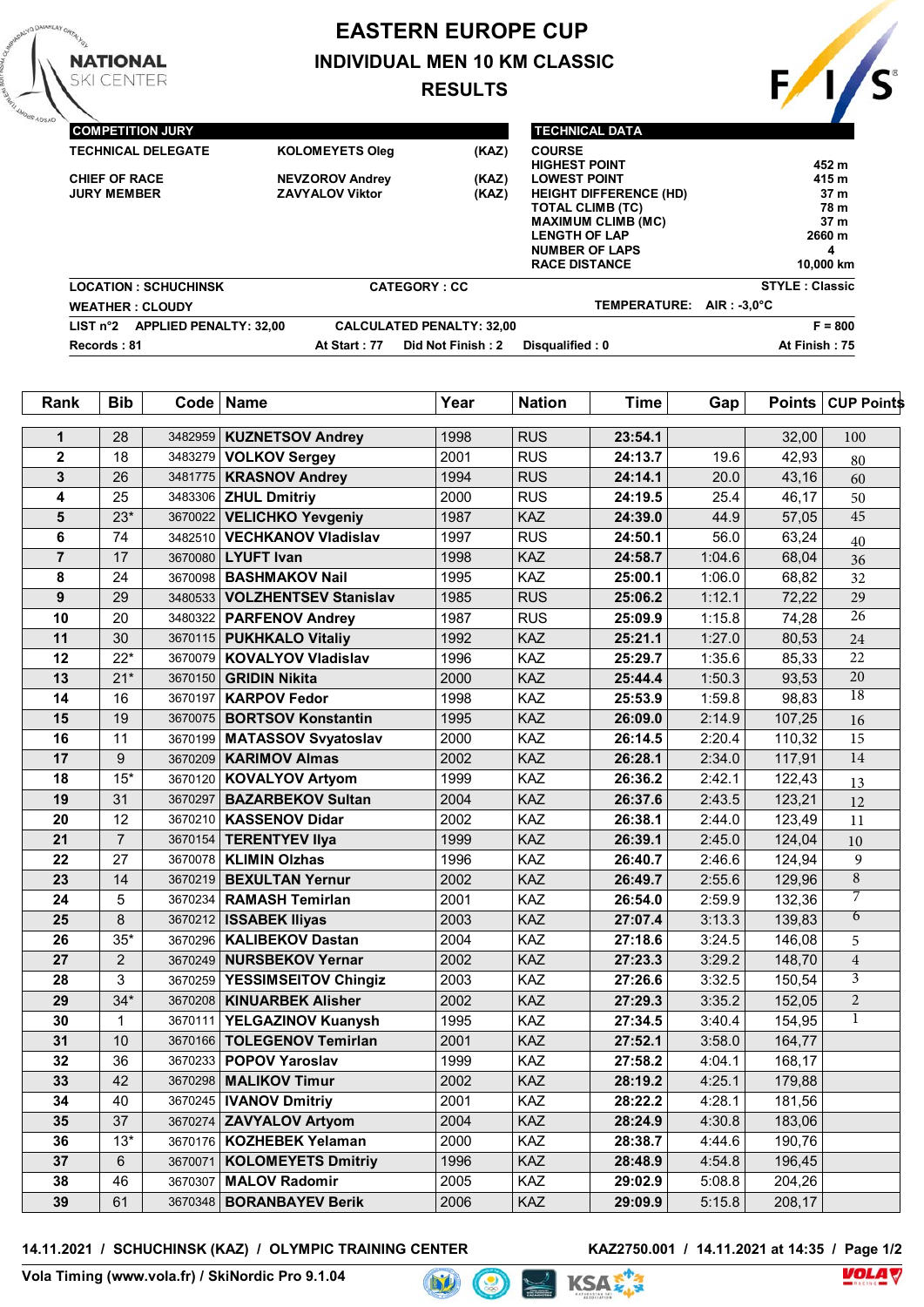## **EASTERN EUROPE CUP INDIVIDUAL MEN 10 KM CLASSIC RESULTS**



| Rank | <b>Bib</b>              |         | Code   Name                   | Year | <b>Nation</b> | Time    | Gap     | <b>Points</b> | <b>CUP Points</b> |
|------|-------------------------|---------|-------------------------------|------|---------------|---------|---------|---------------|-------------------|
| 40   | 53                      | 3670340 | <b>BEZGODKO Alexandr</b>      | 2004 | KAZ           | 29:11.1 | 5:17.0  | 208,84        |                   |
| 41   | 54                      | 3670342 | <b>GRENTS Pavel</b>           | 2005 | KAZ           | 29:25.1 | 5:31.0  | 216,65        |                   |
| 42   | 60                      | 3670349 | <b>TOTANOV Aubakir</b>        | 2006 | KAZ           | 29:29.9 | 5:35.8  | 219,32        |                   |
| 43   | 45                      | 3670279 | <b>STEPANOV Yegor</b>         | 2003 | KAZ           | 29:32.8 | 5:38.7  | 220,94        |                   |
| 44   | $\overline{71}$         | 3670388 | <b>KAIYRGAZIYEV Ayan</b>      | 2005 | KAZ           | 29:36.0 | 5:41.9  | 222,73        |                   |
| 45   | 47                      | 3670301 | <b>GIMAYEV Arlan</b>          | 2004 | KAZ           | 29:53.8 | 5:59.7  | 232,66        |                   |
| 46   | 39                      | 3670328 | <b>BAIMAGANOV Riza</b>        | 2004 | KAZ           | 30:01.3 | 6:07.2  | 236,84        |                   |
| 47   | 50                      |         | 3670264   PUSHKAREV Nikita    | 2003 | KAZ           | 30:01.7 | 6:07.6  | 237,06        |                   |
| 48   | $\overline{\mathbf{4}}$ | 3670231 | <b>SHAMSUTDINOV Ramil</b>     | 2003 | KAZ           | 30:05.0 | 6:10.9  | 238,90        |                   |
| 49   | 44                      |         | 3670323 YELUBAYEV Yedilbek    | 2005 | KAZ           | 30:14.0 | 6:19.9  | 243,92        |                   |
| 50   | 51                      |         | 3670300   AMINOV Amir         | 2004 | KAZ           | 30:19.1 | 6:25.0  | 246,77        |                   |
| 51   | $38*$                   |         | 3670325   PERVUNETSKIKH Danil | 2003 | KAZ           | 30:31.0 | 6:36.9  | 253,41        |                   |
| 52   | 55                      | 3670278 | <b>SAPIN Niyetzhan</b>        | 2003 | KAZ           | 30:50.3 | 6:56.2  | 264,17        |                   |
| 53   | 68                      |         | 3790016   KEMMISSA Abderrahim | 1994 | <b>MAR</b>    | 30:52.1 | 6:58.0  | 265,18        |                   |
| 54   | 48                      | 3670262 | <b>GORBENKO Ivan</b>          | 2003 | KAZ           | 31:00.2 | 7:06.1  | 269,70        |                   |
| 55   | 56                      |         | 3670350   ANANYEV Rinat       | 2006 | KAZ           | 31:45.1 | 7:51.0  | 294,74        |                   |
| 56   | $75*$                   | 3670391 | <b>SHELESTOV Nikolay</b>      | 2006 | KAZ           | 31:50.9 | 7:56.8  | 297,98        |                   |
| 57   | 66                      |         | 3670368   MAXUTOV Anuarbek    | 2006 | KAZ           | 31:51.7 | 7:57.6  | 298,42        |                   |
| 58   | 49                      | 3670355 | <b>TALASPAY Sapuan</b>        | 2005 | KAZ           | 31:55.0 | 8:00.9  | 300,27        |                   |
| 59   | 57                      | 3670214 | <b>ASSAFOV Artyom</b>         | 2001 | KAZ           | 31:55.1 | 8:01.0  | 300,32        |                   |
| 60   | 59                      |         | 3670353 <b>ZANIN Vitaliy</b>  | 2005 | KAZ           | 32:13.3 | 8:19.2  | 310,47        |                   |
| 61   | 80                      |         | 3670358   SAUKYNBEK Kairat    | 2006 | KAZ           | 32:19.6 | 8:25.5  | 313,99        |                   |
| 62   | 78                      | 3670380 | <b>MYRZAKHMETOV Nurkhat</b>   | 2006 | KAZ           | 32:39.7 | 8:45.6  | 325,20        |                   |
| 63   | 67                      | 3670371 | <b>SARMANOV Nuraly</b>        | 2005 | KAZ           | 32:54.3 | 9:00.2  | 333,35        |                   |
| 64   | 73                      |         | 3670365   ABAIULY Daniyar     | 2005 | KAZ           | 32:58.8 | 9:04.7  | 335,86        |                   |
| 65   | 81                      |         | 3670366   BUKHARBAY Nurzhan   | 2006 | KAZ           | 33:04.2 | 9:10.1  | 338,87        |                   |
| 66   | $\overline{72}$         | 3670392 | <b>TKACHENKO Ivan</b>         | 2006 | KAZ           | 33:09.0 | 9:14.9  | 341,55        |                   |
| 67   | 70                      | 3670386 | <b>TOLEGEN Zhaksylyk</b>      | 2003 | KAZ           | 33:19.4 | 9:25.3  | 347,35        |                   |
| 68   | 76                      | 3670393 | <b>CHIMBAYEV Nurlybek</b>     | 2006 | KAZ           | 33:35.2 | 9:41.1  | 356,16        |                   |
| 69   | $62*$                   | 3670370 | <b>BAKYTOV Assylkhan</b>      | 2004 | KAZ           | 33:42.2 | 9:48.1  | 360,07        |                   |
| 70   | 79                      | 3670352 | <b>VOLOSHENKO Danila</b>      | 2005 | KAZ           | 33:45.7 | 9:51.6  | 362,02        |                   |
| 71   | 63                      |         | 3670354   MANTEL Devid        | 2005 | KAZ           | 34:05.4 | 10:11.3 | 373,01        |                   |
| 72   | 64                      | 3670351 | <b>BELYAKOV Andrey</b>        | 2005 | KAZ           | 34:14.8 | 10:20.7 | 378,25        |                   |
| 73   | 58                      | 3790008 | <b>AIDAOUI Jawad</b>          | 1988 | <b>MAR</b>    | 34:19.0 | 10:24.9 | 380,59        |                   |
| 74   | 65                      | 3670383 | <b>MATYUSHKOV Nikita</b>      | 2006 | KAZ           | 36:07.3 | 12:13.2 | 441,01        |                   |
| 75   | 69*                     |         | 3670384   DMITRIYENKO Nikita  | 2005 | KAZ           | 36:09.5 | 12:15.4 | 442,24        |                   |

Did Not Start (4)

**NATIONAL** KI CENTER

| 41                       | 3670244   GRITSKEVICH Svyatoslav | 1998 | <b>KAZ</b> |  |  |
|--------------------------|----------------------------------|------|------------|--|--|
| 43                       | 3670221   DEMEUZHAN Batyrzhan    | 2003 | <b>KAZ</b> |  |  |
| 52                       | 3670309   BAIMURATOV Azamat      | 2004 | <b>KAZ</b> |  |  |
| $\overline{\phantom{a}}$ | 3670302   YEGOROV Yegor          | 2005 | KAZ        |  |  |

#### Did Not Finish (2)

| $\Omega$<br>ے ک | 3670343   TURLYBEKULY Nartav  | 2002 | <b>KAZ</b> |  |  |
|-----------------|-------------------------------|------|------------|--|--|
| 33              | 3670305   MURATBEKOV Amirgali | 2005 | <b>KAZ</b> |  |  |

 $\mathbf{D}$ 

№ 13, 35, 62 penalty time 30 sec, ICR 343.6

№ 38, 69, 75 verbal reprimand ICR 343.10.1

№ 15, 21, 22, 23, 34, 35 monetary fine fee ICR 344.1

**Technical Delegate Race Secretary**

**KSA** 

**Oleg Kolomeyets Natalya Klimenko**

**14.11.2021 / SCHUCHINSK (KAZ) / OLYMPIC TRAINING CENTER KAZ2750.001 / 14.11.2021 at 14:35 / Page 2/2**

**Vola Timing (www.vola.fr) / SkiNordic Pro 9.1.04**

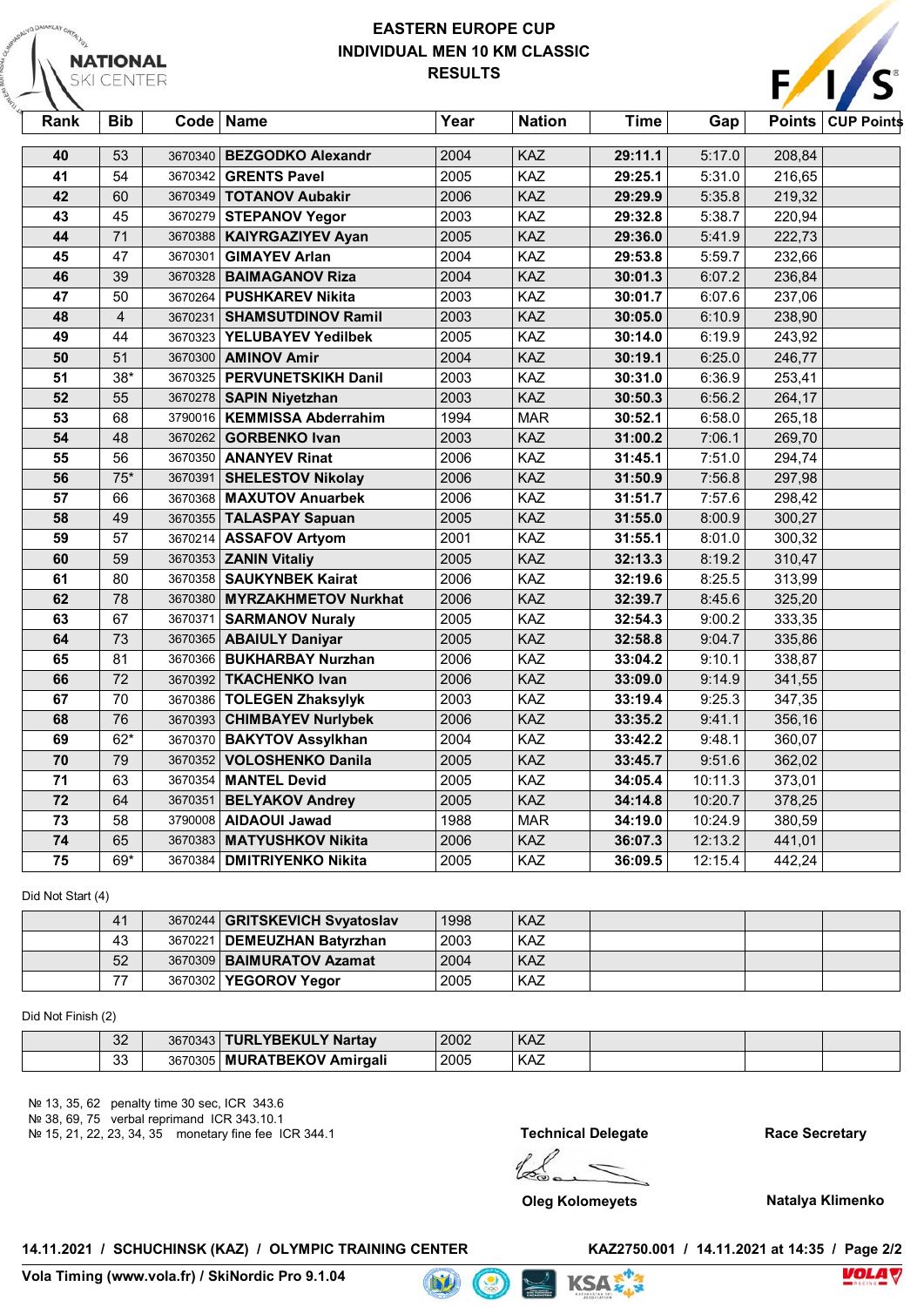# **EASTERN EUROPE CUP INDIVIDUAL WOMEN 10 KM FREE RESULTS**



| <b>COMPETITION JURY</b>                                |                        |                                  | <b>TECHNICAL DATA</b>         |                                |
|--------------------------------------------------------|------------------------|----------------------------------|-------------------------------|--------------------------------|
| <b>TECHNICAL DELEGATE</b>                              | <b>KOLOMEYETS Oleg</b> | (KAZ)                            | <b>COURSE</b>                 |                                |
|                                                        |                        |                                  | <b>HIGHEST POINT</b>          | 445 m                          |
| <b>CHIEF OF RACE</b>                                   | <b>NEVZOROV Andrey</b> | (KAZ)                            | <b>LOWEST POINT</b>           | 415 m                          |
| <b>JURY MEMBER</b>                                     | <b>ZAVYALOV Viktor</b> | (KAZ)                            | <b>HEIGHT DIFFERENCE (HD)</b> | 30 <sub>m</sub>                |
|                                                        |                        |                                  | <b>TOTAL CLIMB (TC)</b>       | 50 m                           |
|                                                        |                        |                                  | <b>MAXIMUM CLIMB (MC)</b>     | 30 <sub>m</sub>                |
|                                                        |                        |                                  | <b>LENGTH OF LAP</b>          | 1950 m                         |
|                                                        |                        |                                  | <b>NUMBER OF LAPS</b>         | 5                              |
|                                                        |                        |                                  | <b>RACE DISTANCE</b>          | 10.000 km                      |
| <b>LOCATION: SCHUCHINSK</b>                            |                        | <b>CATEGORY: CC</b>              |                               | <b>STYLE: FREE</b>             |
| <b>WEATHER: CLOUDY</b><br>SNOW : YES                   |                        |                                  |                               | TEMPERATURE: AIR: -7,0°C, snow |
| <b>APPLIED PENALTY: 40.33</b><br>LIST n <sup>°</sup> 2 |                        | <b>CALCULATED PENALTY: 40,33</b> |                               | $F = 800$                      |
| Records: 40                                            | At Start: 37           | Did Not Finish: 1                | Disqualified: 0               | At Finish: 36                  |

| Rank                    | <b>Bib</b>      | Code    | <b>Name</b>                  | Year | <b>Nation</b> | <b>Time</b> | Gap    | <b>Points</b> | <b>CUP Points</b>       |
|-------------------------|-----------------|---------|------------------------------|------|---------------|-------------|--------|---------------|-------------------------|
| $\mathbf{1}$            | 40              | 3486373 | <b>SMIRNOVA Ekaterina</b>    | 1996 | <b>RUS</b>    | 24:05.4     |        | 40,33         | 100                     |
| $\overline{\mathbf{2}}$ | 34              | 3675060 | <b>SHALYGINA Kseniya</b>     | 1998 | KAZ           | 24:25.3     | 19.9   | 51,34         | 80                      |
| 3                       | 37              | 3486901 | <b>MEKRYUKOVA Nataliya</b>   | 2000 | <b>RUS</b>    | 24:43.8     | 38.4   | 61,58         | 60                      |
| 4                       | 35              | 3675041 | <b>SHURYGA Angelina</b>      | 1996 | KAZ           | 24:57.8     | 52.4   | 69,33         | 50                      |
| 5                       | 36              | 3486722 | <b>MENSHOVA Zhanna</b>       | 1999 | <b>RUS</b>    | 25:17.6     | 1:12.2 | 80,29         | 45                      |
| 6                       | 38              | 3486365 | <b>ROGOZINA Daria</b>        | 1996 | <b>RUS</b>    | 25:34.5     | 1:29.1 | 89,65         | $\overline{40}$         |
| $\overline{7}$          | 33              | 3675049 | <b>BYKOVA Irina</b>          | 1993 | KAZ           | 25:40.1     | 1:34.7 | 92,74         | 36                      |
| 8                       | 39              | 3675066 | <b>TYULENEVA Valeriya</b>    | 1997 | KAZ           | 25:43.3     | 1:37.9 | 94,52         | $\overline{32}$         |
| 9                       | 31              | 3675089 | <b>STEPASHKINA Nadezhda</b>  | 1998 | KAZ           | 26:12.5     | 2:07.1 | 110,68        | $\overline{29}$         |
| 10                      | 30              | 3675127 | <b>RAKISHEVA Aisha</b>       | 2002 | KAZ           | 26:23.5     | 2:18.1 | 116,77        | 26                      |
| 11                      | 32              | 3675046 | <b>RYAZHKO Darya</b>         | 1995 | KAZ           | 26:30.5     | 2:25.1 | 120,64        | 24                      |
| 12                      | 25              | 3675117 | <b>KINYBAEYEVA Laura</b>     | 2001 | KAZ           | 26:46.6     | 2:41.2 | 129,55        | $\overline{22}$         |
| 13                      | 27              | 3675043 | <b>EBEL Valentina</b>        | 1994 | KAZ           | 26:58.3     | 2:52.9 | 136,03        | $\overline{20}$         |
| 14                      | 28              | 3675086 | <b>MAKHMUTOVA Kamila</b>     | 1999 | KAZ           | 27:05.9     | 3:00.5 | 140,23        | 18                      |
| 15                      | 22              | 3675146 | <b>TYATOVA Irina</b>         | 2003 | KAZ           | 27:30.0     | 3:24.6 | 153,57        | 16                      |
| 16                      | 24              | 3675079 | <b>MELNIK Anna</b>           | 1998 | KAZ           | 27:36.0     | 3:30.6 | 156,89        | 15                      |
| 17                      | 26              | 3675044 | <b>EBEL Tamara</b>           | 1994 | KAZ           | 28:11.4     | 4:06.0 | 176,49        | $\overline{14}$         |
| 18                      | 14              | 3675186 | <b>KOLESNIKOVA Viktoriya</b> | 2005 | KAZ           | 28:20.6     | 4:15.2 | 181,58        | 13                      |
| 19                      | 23              | 3675121 | <b>ROTOVA Anastassiya</b>    | 2002 | KAZ           | 28:35.5     | 4:30.1 | 189,82        | 12                      |
| 20                      | 29              | 3675053 | <b>MUTAGAROVA Elmira</b>     | 1996 | KAZ           | 28:36.8     | 4:31.4 | 190,54        | 11                      |
| 21                      | 20              | 3675132 | <b>LANGLITS Yekaterina</b>   | 2000 | KAZ           | 28:40.8     | 4:35.4 | 192,76        | $\overline{10}$         |
| 22                      | 19              | 3675187 | <b>KHAZHIYEVA Aida</b>       | 2005 | KAZ           | 28:54.1     | 4:48.7 | 200,12        | 9                       |
| 23                      | 21              | 3675152 | <b>GERACHSHENKO Mariya</b>   | 2004 | KAZ           | 29:37.7     | 5:32.3 | 224,25        | 8                       |
| 24                      | 10              | 3675162 | <b>ZHUMAGAZYYEVA Assem</b>   | 2004 | KAZ           | 29:54.9     | 5:49.5 | 233,77        | $\overline{7}$          |
| 25                      | 17              | 3675169 | <b>SABIROVA Aruzhan</b>      | 2004 | KAZ           | 29:58.7     | 5:53.3 | 235,87        | 6                       |
| 26                      | 5               | 3675163 | <b>ZHERDEVA Tatyana</b>      | 2004 | KAZ           | 30:26.3     | 6:20.9 | 251,15        | 5                       |
| 27                      | 12              | 3675188 | <b>KIM Darya</b>             | 2005 | KAZ           | 30:26.7     | 6:21.3 | 251,37        | $\overline{\mathbf{4}}$ |
| 28                      | 16              | 3675150 | <b>BORANBAYEVA Karina</b>    | 2002 | KAZ           | 30:28.0     | 6:22.6 | 252,09        | 3                       |
| 29                      | $\overline{4}$  | 3675194 | <b>CHONKONOVA Aidana</b>     | 2006 | KAZ           | 30:35.2     | 6:29.8 | 256,08        | $\overline{2}$          |
| 30                      | 13              | 3675135 | KAPSALYAMOVA Dayana          | 2002 | KAZ           | 30:35.9     | 6:30.5 | 256,46        | $\mathbf{1}$            |
| 31                      | 3               | 3675193 | <b>FROLOVA Xeniya</b>        | 2006 | KAZ           | 31:07.6     | 7:02.2 | 274,01        |                         |
| 32                      | $8*$            | 3675200 | <b>IVAZHANOVA Minura</b>     | 2005 | KAZ           | 31:07.8     | 7:02.4 | 274,12        |                         |
| 33                      | $\overline{7}$  | 3675154 | <b>SHAKIR Aidana</b>         | 2003 | KAZ           | 31:12.4     | 7:07.0 | 276,67        |                         |
| 34                      | $\mathbf{1}$    | 3675212 | <b>TOMASHEVSKAYA Xeniya</b>  | 2004 | KAZ           | 32:03.4     | 7:58.0 | 304,89        |                         |
| 35                      | $6\phantom{1}6$ | 3675176 | <b>SHURYGA Kristina</b>      | 2005 | KAZ           | 32:04.2     | 7:58.8 | 305,34        |                         |
| 36                      | 9               | 3675192 | <b>USHMUGINA Olga</b>        | 2005 | KAZ           | 32:58.9     | 8:53.5 | 335,61        |                         |

Did Not Start (3)

**NATIONAL** KI CENTER

3675173 **LYKASSOVA Alyona** 2005 KAZ

 $\bullet$ 

hit)

KSAE<sup>\*</sup>

15.11.2021 / SCHUCHINSK (KAZ) / OLYMPIC TRAINING CENTER

**KAZ2751.001** / 15.11.2021 at 10:41 / Page 1/2<br> $R \times \sqrt{P \times P}$ 

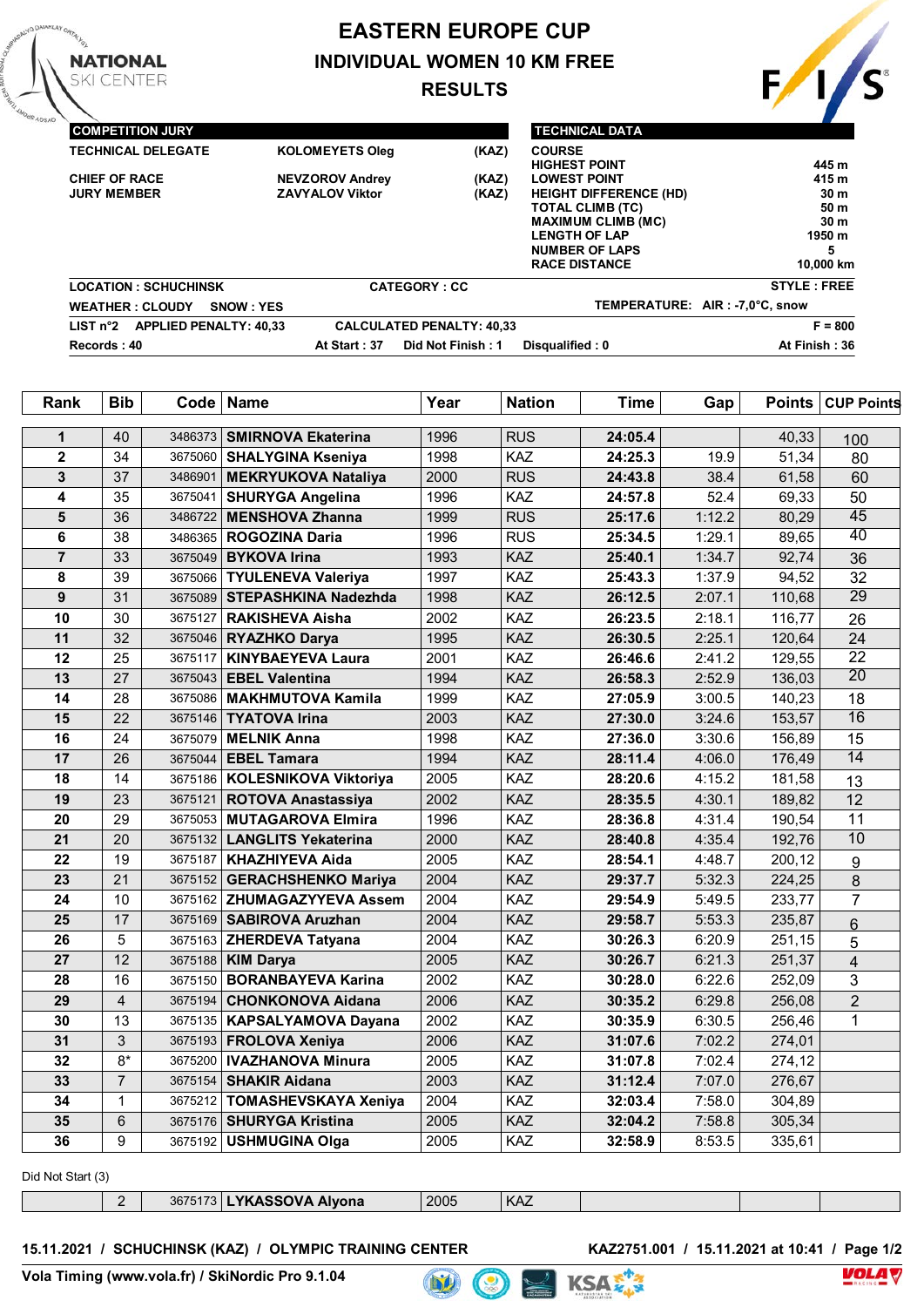| <b>EASTERN EUROPE CUP</b>          |  |
|------------------------------------|--|
| <b>INDIVIDUAL WOMEN 10 KM FREE</b> |  |
| <b>RESULTS</b>                     |  |



| Rank               | <b>Bib</b> | Code   Name                  | Year | <b>Nation</b> | Time | Gap | <b>Points</b> | <b>CUP Points</b> |
|--------------------|------------|------------------------------|------|---------------|------|-----|---------------|-------------------|
|                    |            |                              |      |               |      |     |               |                   |
|                    | 15         | 3675116   BATCHENKO Valeriya | 2002 | <b>KAZ</b>    |      |     |               |                   |
|                    | 18         | 3675122   SHEVCHUK Xeniva    | 2002 | KAZ           |      |     |               |                   |
| Did Not Finish (1) |            |                              |      |               |      |     |               |                   |

| $\overline{A}$ | 3675164 | <b>PARKACHEVA</b><br>. Anzhela | 2002 | KAZ |  |  |
|----------------|---------|--------------------------------|------|-----|--|--|
|                |         |                                |      |     |  |  |

**WEATHER : CL№ 8 written reprimand ICR 343.10.1OUDY SNOW : YES TEMPERATURE: SNOW : 0,0°C AIR : -5,0°C** № 8 written reprimand ICR 343.10.1

**NATIONAL**<br>SKI CENTER

**Technical Delegate Race Secretary** 

# Oleg Kolomeyets Natalya Klimenko

15.11.2021 / SCHUCHINSK (KAZ) / OLYMPIC TRAINING CENTER

**Vola Timing (www.vola.fr) / SkiNordic Pro 9.1.04**



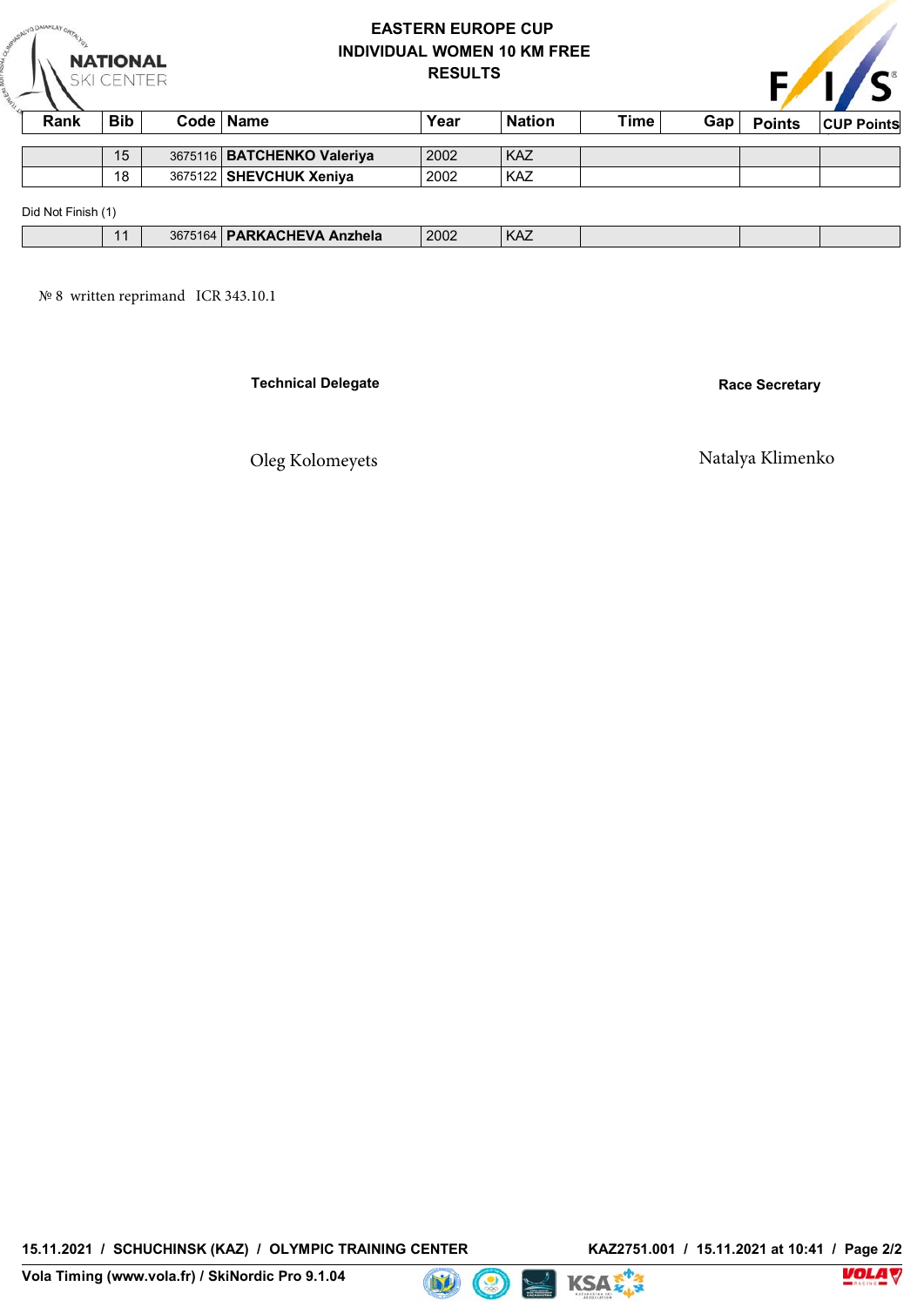# **EASTERN EUROPE CUP INDIVIDUAL MEN 15 KM FREE**

**RESULTS**



| <b>COMPETITION JURY</b>       |                                  |                     | <b>TECHNICAL DATA</b>                 |                    |
|-------------------------------|----------------------------------|---------------------|---------------------------------------|--------------------|
| <b>TECHNICAL DELEGATE</b>     | <b>KOLOMEYETS Oleg</b>           | (KAZ)               | <b>COURSE</b><br><b>HIGHEST POINT</b> | 445 m              |
| <b>CHIEF OF RACE</b>          | <b>NEVZOROV Andrey</b>           | (KAZ)               | <b>LOWEST POINT</b>                   | 415 m              |
| <b>JURY MEMBER</b>            | <b>ZAVYALOV Viktor</b>           | (KAZ)               | <b>HEIGHT DIFFERENCE (HD)</b>         | 30 <sub>m</sub>    |
|                               |                                  |                     | <b>TOTAL CLIMB (TC)</b>               | 50 m               |
|                               |                                  |                     | <b>MAXIMUM CLIMB (MC)</b>             | 30 <sub>m</sub>    |
|                               |                                  |                     | <b>LENGTH OF LAP</b>                  | 1950 m             |
|                               |                                  |                     | <b>NUMBER OF LAPS</b>                 | 8                  |
|                               |                                  |                     | <b>RACE DISTANCE</b>                  | 15.000 km          |
| <b>LOCATION: SCHUCHINSK</b>   |                                  | <b>CATEGORY: CC</b> |                                       | <b>STYLE: FREE</b> |
| <b>WEATHER: CLOUDY</b>        | <b>SNOW: YES</b>                 |                     | TEMPERATURE: AIR: -8.0°C              |                    |
| <b>APPLIED PENALTY: 32.10</b> | <b>CALCULATED PENALTY: 32.10</b> |                     |                                       | $F = 800$          |
| Records: 78                   | At Start: 68                     | Did Not Finish: 2   | Disqualified: 0                       | At Finish: 66      |

| Rank           | <b>Bib</b> | Code <sup>1</sup> | <b>Name</b>                     | Year | <b>Nation</b> | <b>Time</b> | Gap    | <b>Points</b> | <b>CUP Point</b> |
|----------------|------------|-------------------|---------------------------------|------|---------------|-------------|--------|---------------|------------------|
| 1              | 66         | 3483279           | <b>VOLKOV Sergey</b>            | 2001 | <b>RUS</b>    | 33:53.2     |        | 32,10         | 100              |
| $\mathbf 2$    | 74         | 3481775           | <b>KRASNOV Andrey</b>           | 1994 | <b>RUS</b>    | 35:02.1     | 1:08.9 | 59,21         | 80               |
| 3              | 76         | 3482959           | <b>KUZNETSOV Andrey</b>         | 1998 | <b>RUS</b>    | 35:02.4     | 1:09.2 | 59,33         | 60               |
| 4              | 72         | 3670098           | <b>BASHMAKOV Nail</b>           | 1995 | KAZ           | 35:11.6     | 1:18.4 | 62,95         | 50               |
| 5              | 68         | 3480322           | <b>PARFENOV Andrey</b>          | 1987 | <b>RUS</b>    | 35:12.6     | 1:19.4 | 63,34         | 45               |
| 6              | 77         | 3480533           | <b>VOLZHENTSEV Stanislav</b>    | 1985 | <b>RUS</b>    | 35:15.0     | 1:21.8 | 64,29         | 40               |
| $\overline{7}$ | 75         | 3670078           | <b>KLIMIN Olzhas</b>            | 1996 | KAZ           | 35:17.8     | 1:24.6 | 65,39         | 36               |
| 8              | 3          | 3482510           | <b>VECHKANOV Vladislav</b>      | 1997 | <b>RUS</b>    | 35:20.9     | 1:27.7 | 66,61         | 32               |
| 9              | 70         | 3670079           | <b>KOVALYOV Vladislav</b>       | 1996 | KAZ           | 35:41.3     | 1:48.1 | 74,63         | 29               |
| 10             | 71         | 3670022           | <b>VELICHKO Yevgeniy</b>        | 1987 | KAZ           | 35:41.7     | 1:48.5 | 74,79         | 26               |
| 11             | 78         |                   | 3670115   PUKHKALO Vitaliy      | 1992 | KAZ           | 36:10.9     | 2:17.7 | 86,28         | 24               |
| 12             | 73         |                   | 3483306 <b>ZHUL Dmitriy</b>     | 2000 | <b>RUS</b>    | 36:14.9     | 2:21.7 | 87,85         | 22               |
| 13             | 57         | 3670209           | <b>KARIMOV Almas</b>            | 2002 | KAZ           | 36:22.4     | 2:29.2 | 90,81         | 20               |
| 14             | 65         | 3670080           | <b>LYUFT Ivan</b>               | 1998 | KAZ           | 36:36.4     | 2:43.2 | 96,31         | 18               |
| 15             | 64         | 3670197           | <b>KARPOV Fedor</b>             | 1998 | KAZ           | 37:01.6     | 3:08.4 | 106,23        | 16               |
| 16             | 56         | 3670212           | <b>ISSABEK Iliyas</b>           | 2003 | KAZ           | 37:15.4     | 3:22.2 | 111,66        | 15               |
| 17             | 69         | 3670150           | <b>GRIDIN Nikita</b>            | 2000 | KAZ           | 37:15.5     | 3:22.3 | 111,70        | 14               |
| 18             | 55         |                   | 3670154   TERENTYEV IIya        | 1999 | KAZ           | 37:27.7     | 3:34.5 | 116,50        | 13               |
| 19             | 61         | 3670219           | <b>BEXULTAN Yernur</b>          | 2002 | KAZ           | 37:31.9     | 3:38.7 | 118,15        | 12               |
| 20             | 60         | 3670176           | <b>KOZHEBEK Yelaman</b>         | 2000 | KAZ           | 37:32.7     | 3:39.5 | 118,47        | 11               |
| 21             | 58         |                   | 3670199   MATASSOV Svyatoslav   | 2000 | KAZ           | 37:34.8     | 3:41.6 | 119,29        | 10               |
| 22             | 59         | 3670210           | <b>KASSENOV Didar</b>           | 2002 | KAZ           | 37:41.4     | 3:48.2 | 121,89        | 9                |
| 23             | 67         | 3670075           | <b>BORTSOV Konstantin</b>       | 1995 | KAZ           | 37:42.2     | 3:49.0 | 122,20        | 8                |
| 24             | 63         | 3480444           | <b>ANDREEV Pavel</b>            | 1983 | <b>RUS</b>    | 37:52.8     | 3:59.6 | 126,38        | 7                |
| 25             | 50         | 3670111           | YELGAZINOV Kuanysh              | 1995 | KAZ           | 38:20.8     | 4:27.6 | 137,39        | 6                |
| 26             | 49         | 3670297           | <b>BAZARBEKOV Sultan</b>        | 2004 | KAZ           | 38:21.6     | 4:28.4 | 137,71        | 5                |
| 27             | 44         | 3670233           | <b>POPOV Yaroslav</b>           | 1999 | KAZ           | 38:29.7     | 4:36.5 | 140,89        | $\overline{4}$   |
| 28             | 62         |                   | 3670120   KOVALYOV Artyom       | 1999 | KAZ           | 38:39.1     | 4:45.9 | 144,59        | 3                |
| 29             | 47         | 3670305           | <b>MURATBEKOV Amirgali</b>      | 2005 | KAZ           | 38:42.6     | 4:49.4 | 145,97        | $\mathfrak{D}$   |
| 30             | 52         | 3670259           | <b>YESSIMSEITOV Chingiz</b>     | 2003 | KAZ           | 38:47.2     | 4:54.0 | 147,78        | $\mathbf{1}$     |
| 31             | 48         | 3670343           | <b>TURLYBEKULY Nartay</b>       | 2002 | KAZ           | 38:55.4     | 5:02.2 | 151,01        |                  |
| 32             | 51         | 3670249           | <b>NURSBEKOV Yernar</b>         | 2002 | KAZ           | 39:02.5     | 5:09.3 | 153,80        |                  |
| 33             | 45         |                   | 3670296   KALIBEKOV Dastan      | 2004 | KAZ           | 39:06.0     | 5:12.8 | 155,18        |                  |
| 34             | 39         |                   | 3670245   <b>IVANOV Dmitriy</b> | 2001 | <b>KAZ</b>    | 39:52.0     | 5:58.8 | 173,28        |                  |
| 35             | 46         |                   | 3670208   KINUARBEK Alisher     | 2002 | KAZ           | 40:04.1     | 6:10.9 | 178,04        |                  |
| 36             | 36         |                   | 3670298 MALIKOV Timur           | 2002 | <b>KAZ</b>    | 40:07.5     | 6:14.3 | 179,38        |                  |
| 37             | 34         |                   | 3670323 YELUBAYEV Yedilbek      | 2005 | <b>KAZ</b>    | 40:19.3     | 6:26.1 | 184,02        |                  |
| 38             | 23         | 3670342           | <b>GRENTS Pavel</b>             | 2005 | KAZ           | 40:21.0     | 6:27.8 | 184,69        |                  |
| 39             | 54         | 3670071           | <b>KOLOMEYETS Dmitriy</b>       | 1996 | KAZ           | 40:30.2     | 6:37.0 | 188,31        |                  |

15.11.2021 / SCHUCHINSK (KAZ) / OLYMPIC TRAINING CENTER

**KAZ2752.001** / 15.11.2021 at 13:20 / Page 1/2

**NATIONAL KI CENTER**